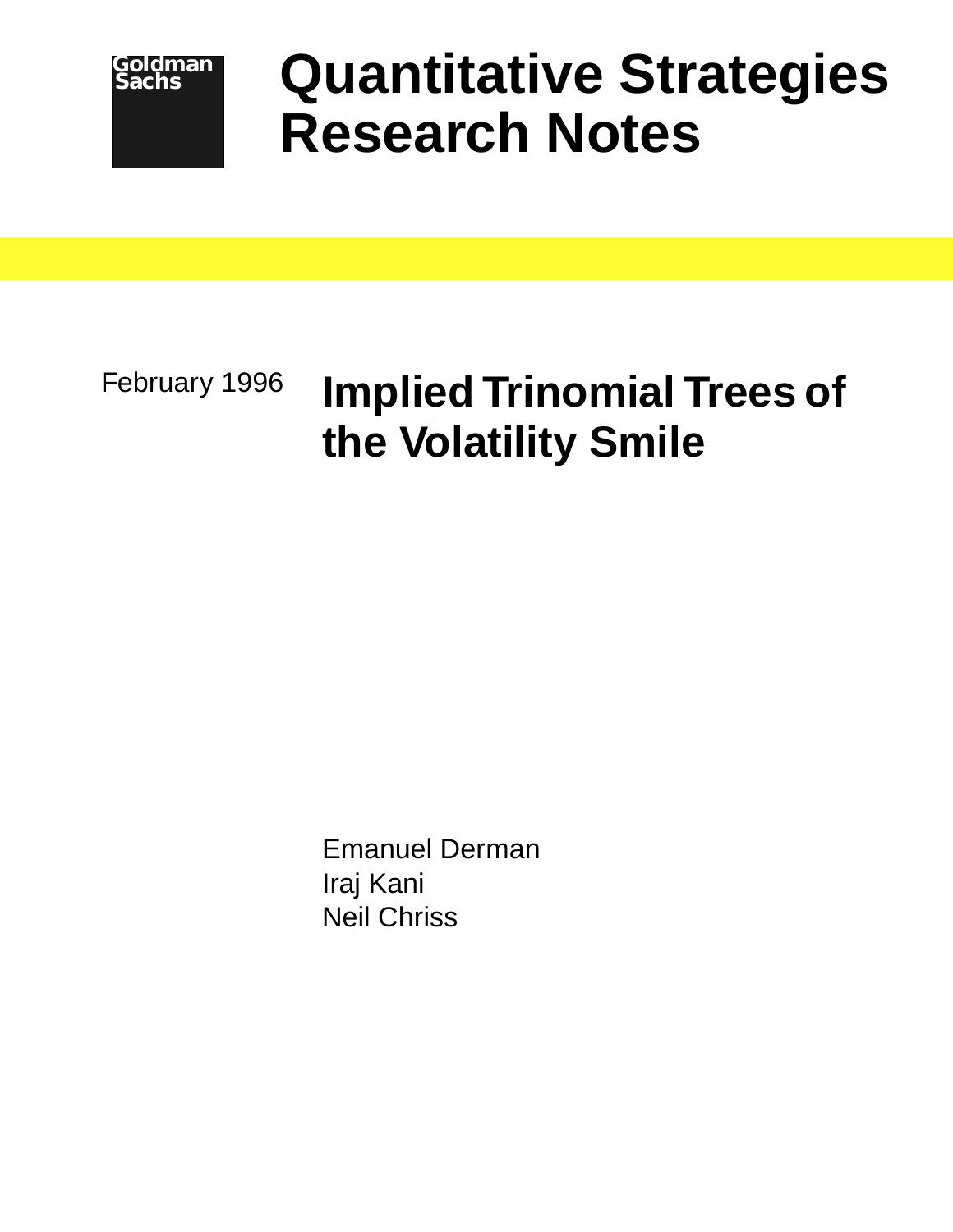Copyright 1996 Goldman, Sachs & Co. All rights reserved.

This material is for your private information, and we are not soliciting any action based upon it. This report is not to be construed as an offer to sell or the solicitation of an offer to buy any security in any jurisdiction where such an offer or solicitation would be illegal. Certain transactions, including those involving futures, options and high yield securities, give rise to substantial risk and are not suitable for all investors. Opinions expressed are our present opinions only. The material is based upon information that we consider reliable, but we do not represent that it is accurate or complete, and it should not be relied upon as such. We, our affiliates, or persons involved in the preparation or issuance of this material, may from time to time have long or short positions and buy or sell securities, futures or options identical with or related to those mentioned herein.

This material has been issued by Goldman, Sachs & Co. and/or one of its affiliates and has been approved by Goldman Sachs International, regulated by The Securities and Futures Authority, in connection with its distribution in the United Kingdom and by Goldman Sachs Canada in connection with its distribution in Canada. This material is distributed in Hong Kong by Goldman Sachs (Asia) L.L.C., and in Japan by Goldman Sachs (Japan) Ltd. This material is not for distribution to private customers, as defined by the rules of The Securities and Futures Authority in the United Kingdom, and any investments including any convertible bonds or derivatives mentioned in this material will not be made available by us to any such private customer. Neither Goldman, Sachs & Co. nor its representative in Seoul, Korea is licensed to engage in securities business in the Republic of Korea. Goldman Sachs International or its affiliates may have acted upon or used this research prior to or immediately following its publication. Foreign currency denominated securities are subject to fluctuations in exchange rates that could have an adverse effect on the value or price of or income derived from the investment. Further information on any of the securities mentioned in this material may be obtained upon request and for this purpose persons in Italy should contact Goldman Sachs S.I.M. S.p.A. in Milan, or at its London branch office at 133 Fleet Street, and persons in Hong Kong should contact Goldman Sachs Asia L.L.C. at 3 Garden Road. Unless governing law permits otherwise, you must contact a Goldman Sachs entity in your home jurisdiction if you want to use our services in effecting a transaction in the securities mentioned in this material.

**Note: Options are not suitable for all investors. Please ensure that you have read and understood the current options disclosure document before entering into any options transactions.**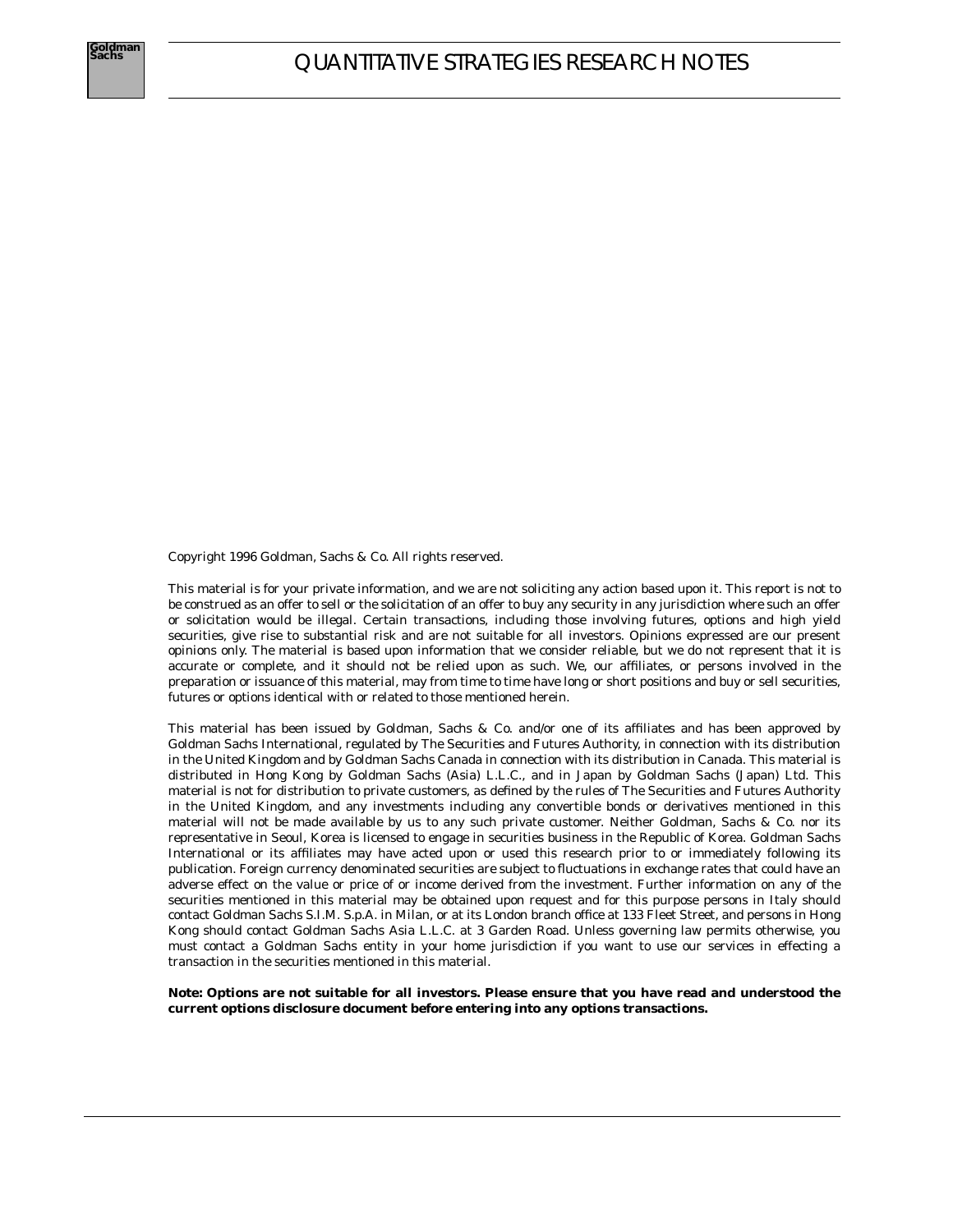#### **SUMMARY**

In options markets where there is a significant or persistent volatility smile, implied tree models can ensure the consistency of exotic options prices with the market prices of liquid standard options.

Implied trees can be constructed in a variety of ways. Implied binomial trees are minimal: they have just enough parameters – node prices and transition probabilities – to fit the smile. In this paper we show how to build implied trinomial tree models of the volatility smile. Trinomial trees have inherently more parameters than binomial trees. We can use these additional parameters to conveniently choose the "state space" of all node prices in the trinomial tree, and let only the transition probabilities be constrained by market options prices. This freedom of state space provides a flexibility that is sometimes advantageous in matching trees to smiles.

A judicially chosen state space is needed to obtain a reasonable fit to the smile. We discuss a simple method for building "skewed" state spaces which fit typical index option smiles rather well.

Emanuel Derman (212) 902-0129 Iraj Kani (212) 902-3561 Neil Chriss

\_\_\_\_\_\_\_\_\_\_\_\_\_\_\_\_\_\_\_\_\_\_\_\_

Emanuel Derman and Iraj Kani are vice-presidents at Goldman, Sachs & Co. Neil Chriss was a summer associate in the Quantitative Strategies group in 1995, and is currently a post-doctoral fellow in the Mathematics Department at Harvard University.

We are grateful to Barbara Dunn for her careful review of this manuscript and to Alex Bergier for his helpful comments.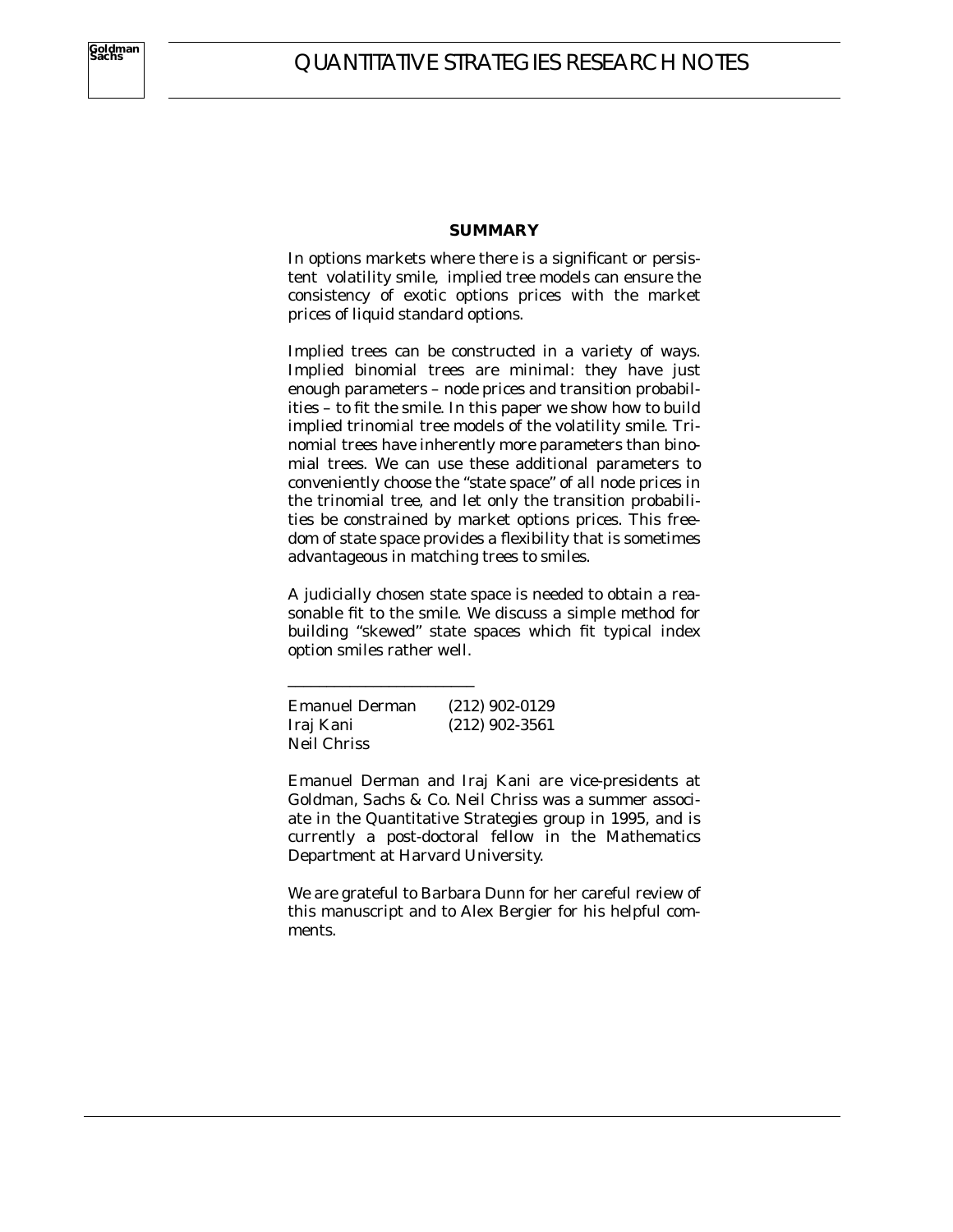## **Table of Contents**

| Constructing the State Space for the Implied Trinomial Tree  15  |
|------------------------------------------------------------------|
| APPENDIX A: Constructing Constant-Volatility Trinomial Trees  19 |
| APPENDIX B: Constructing Skewed Trinomial State Spaces 21        |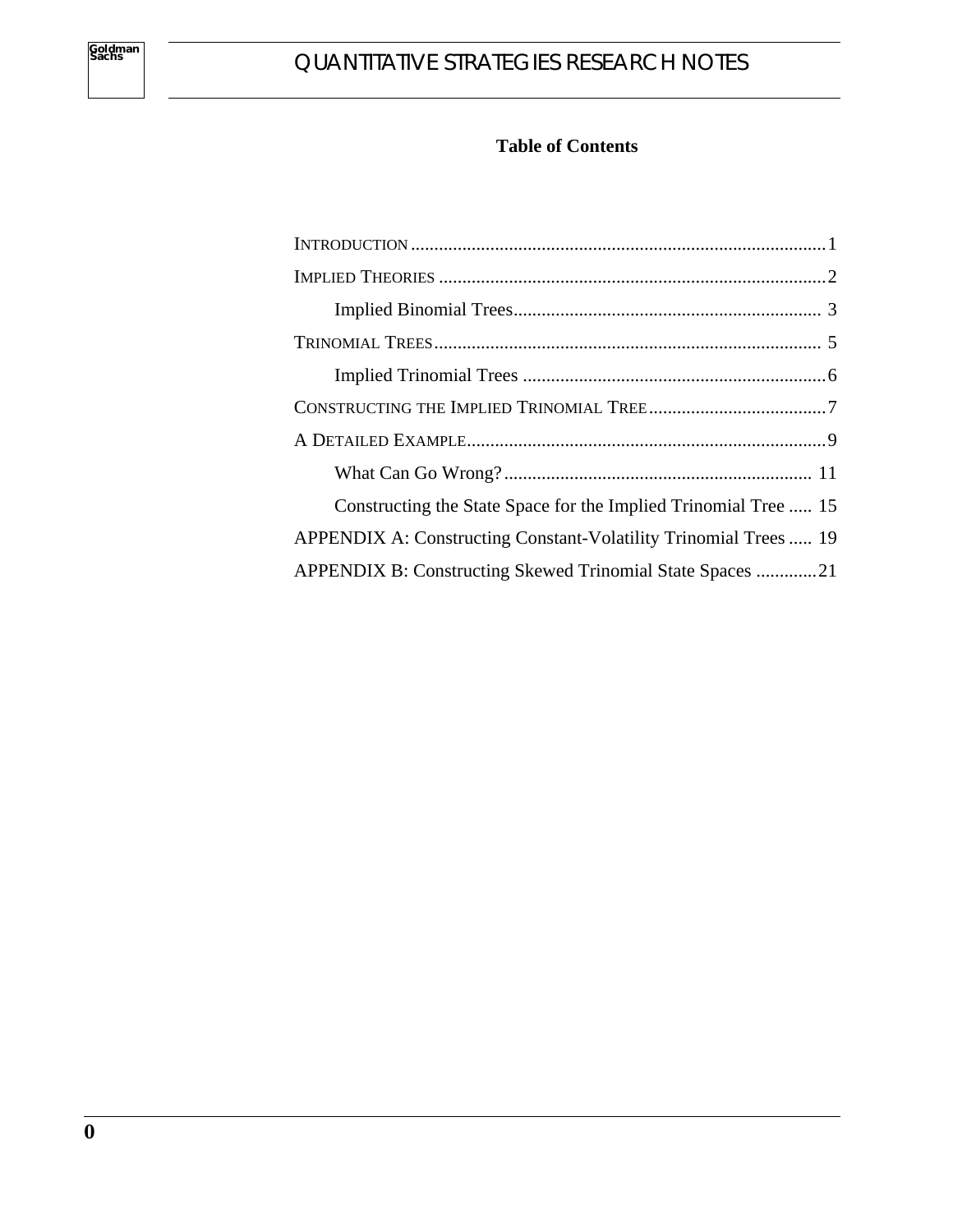#### **INTRODUCTION**

Binomial trees are perhaps the most commonly used machinery for options pricing. A standard Cox-Ross-Rubinstein (CRR) binomial tree [1979] consists of a set of nodes, representing possible future stock prices, with a constant logarithmic spacing between these nodes. This spacing is a measure of the future stock price volatility, itself assumed to be constant in the CRR framework. In the continuous limit, a CRR tree with an "infinite" number of time steps to expiration represents a continuous risk-neutral evolution of the stock price with constant volatility. Option prices computed using the CRR tree will converge to the Black-Scholes continuous-time results [1973] in this limit.

The constancy of volatility in the Black-Scholes theory and its corresponding binomial framework cannot easily be reconciled with the observed structure of implied volatilities for traded options. In most index options markets, the implied Black-Scholes volatilities vary with both strike and expiration. This variation, known as the implied volatility "smile," is currently a significant and persistent feature of most global index option markets. But the constant local volatility assumption in the Black-Scholes theory and the CRR tree leads to the absence of a volatility smile, at least as long as market frictions are ignored.

Implied tree theories extend the Black-Scholes theory to make it consistent with the shape of the smile<sup>1</sup>. They achieve this consistency by extracting an implied evolution for the stock price in equilibrium from market prices of liquid standard options on the underlying stock. Implemented discretely, implied binomial trees are constructed so that local volatility (or spacing) varies from node to node, making the tree "flexible," so that market prices of all standard options can be matched. There is a unique implied binomial tree that fits option prices in any market<sup>2</sup>, because binomial trees have the minimal number of parameters, just enough to match the smile.

The uniqueness of implied binomial trees is usually desirable. Sometimes, however, it becomes disadvantageous, because the uniqueness leaves little room for compromise or adjustment when the mechanism of matching tree parameters to market options prices runs into difficulties. These difficulties can arise from inconsistent and/or arbitrage-violating market options prices, which make a consistent tree

<sup>1.</sup> See Derman and Kani [1994].

<sup>2.</sup> Strictly speaking, the implied binomial tree is unique up to a user-specified central tree trunk. In the continuous limit where there are an infinite number of nodes at each time step, this choice becomes irrelevant.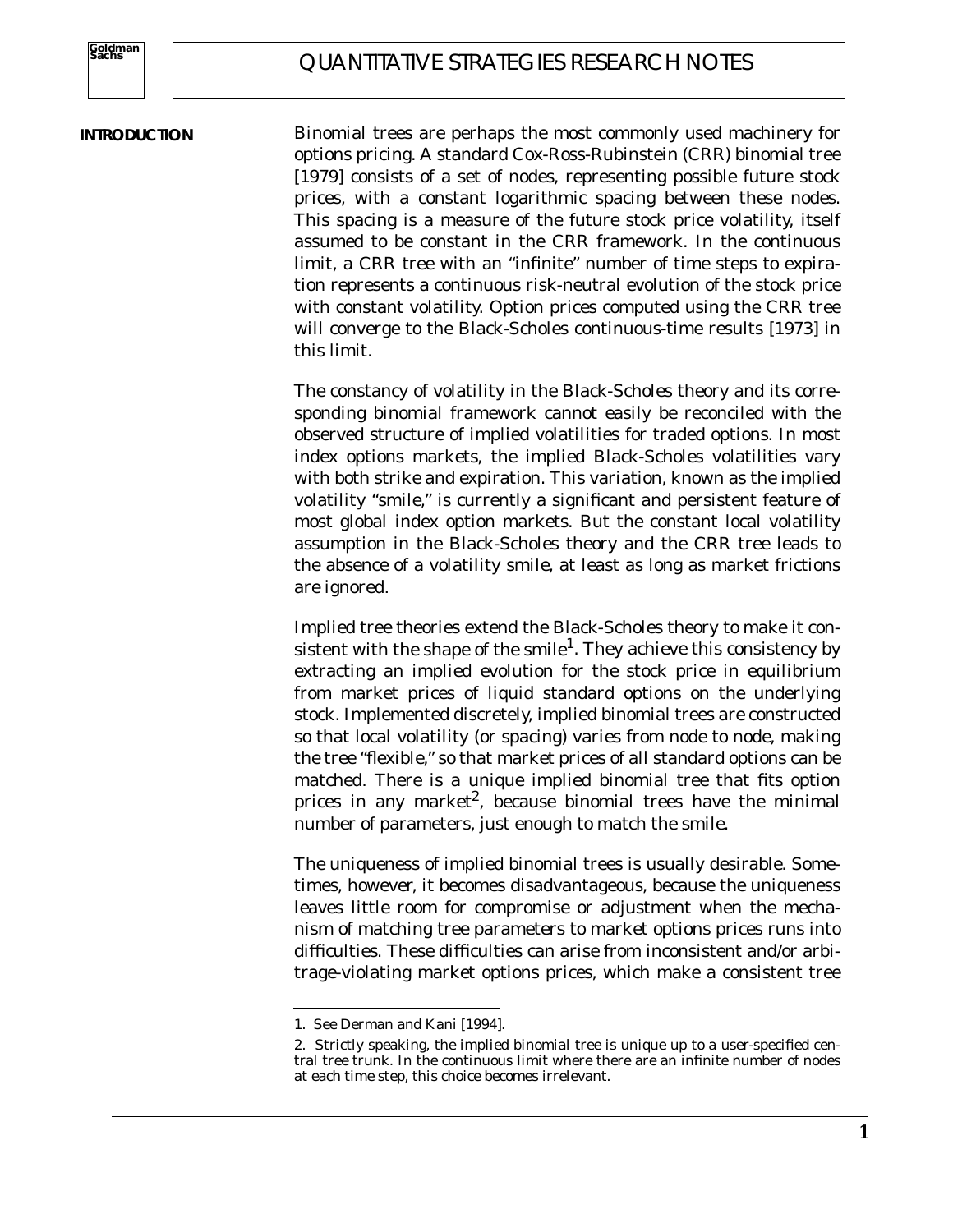impossible. Or, difficulties can arise in a more qualitative sense that, even though the constructed tree is consistent, its local volatility and probability distributions are jagged and "implausible." In these cases, one prefers to obtain trees whose local distributions are more plausible, even though they may not match every single market options price<sup>3</sup>. One way to make implied tree structures more flexible is to consider using implied trinomial (or multinomial) trees. These trees inherently possess more parameters than binomial trees. In the continuous limit, these parameters are superfluous and have no effect, and many different multinomial trees can all converge to the same continuous evolution process. But, for a finite number of tree periods, the parameters in any particular tree can be tuned to impose plausible smoothness constraints on the local distributions, and some trees may be more appropriate than others.

The use of trinomial trees for building implied models has been suggested by Dupire [1994]. The extra parameters in trinomial trees give us the freedom to choose the price (that is, the location in "price space") at each node in the tree. This freedom to pre-specify the "state space" can be quite advantageous if used judiciously. After an appropriate choice of the state space has been made, the transition probabilities can be iteratively calculated to ensure that all European standard options (with strikes and maturities coinciding with the tree nodes) will have theoretical values which match their market prices. We will show the equations to perform the iteration are very similar to those derived for implied binomial trees.

Implied theories assume that the stock (or index) price follows a process whose instantaneous (local) volatility  $\sigma(S, t)$  varies only with spot price and time<sup>4</sup>. Under this assumption, since all uncertainty in the local volatility is derived from uncertainty in the stock price, we can hedge options using the stock, and so, as in the traditional Black-**IMPLIED THEORIES**

$$
\frac{dS}{S} = r(t)dt + \sigma(S, t)dZ
$$

<sup>3.</sup> To be honest, we point out that no one really knows all the market options prices needed to find the price and transition probabilities at every tree node. In practice, there are market quotes for a discrete set of commonly traded strikes and expirations, and market participants interpolate or extrapolate implied volatilities to other points.

<sup>4.</sup> This process is an extension of constant volatility lognormal process, and is described by the stochastic differential equation:

where  $dZ$  is the standard Wiener process,  $\;$   $\;$   $\;$   $\;$   $\;$  the risk-free rate of interest at time  $t$ , and  $\sigma(S, t)$  is the local volatility assumed to depend only on the future time  $t$  and future spot price  $S$ .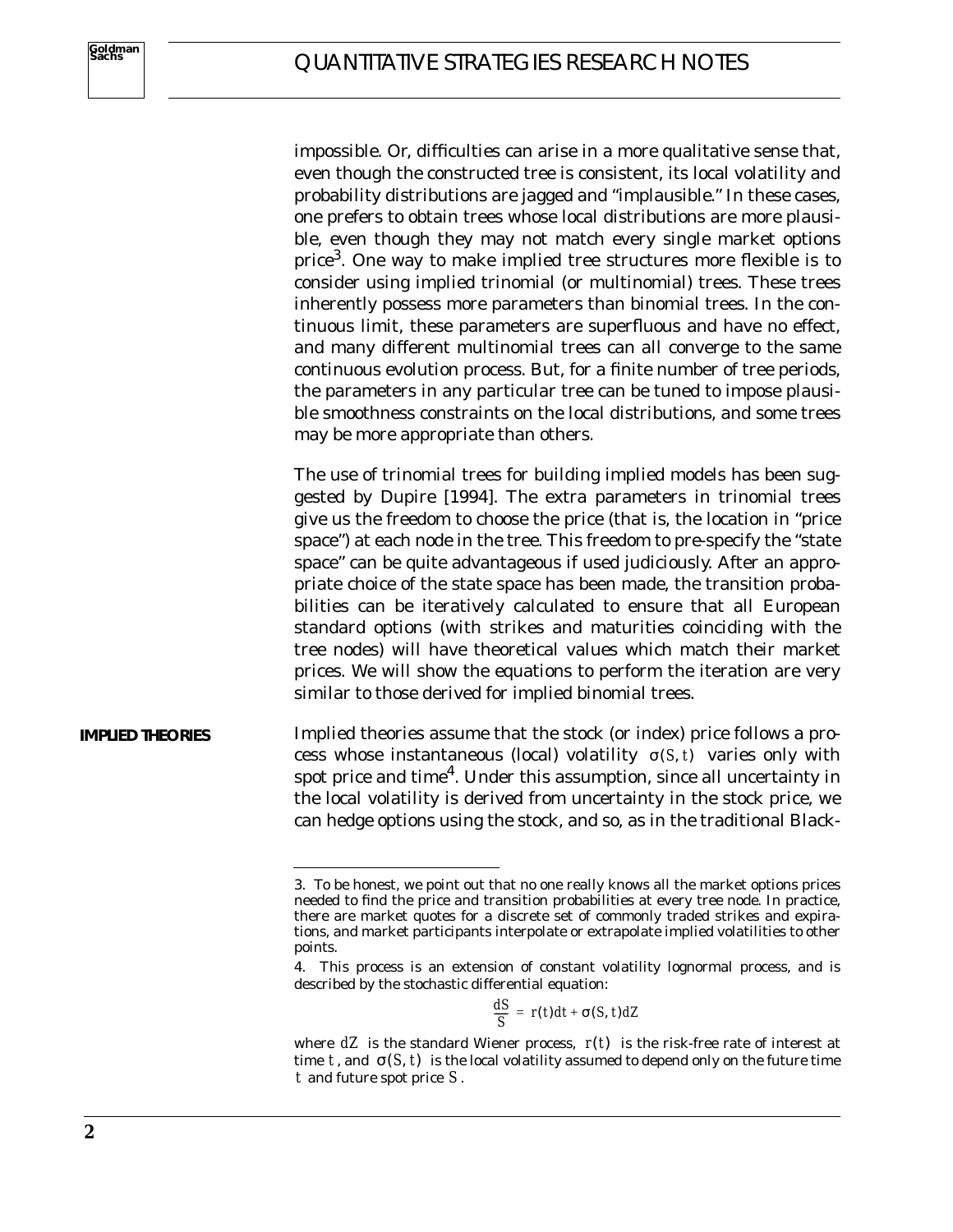Scholes theory, valuation remains preference-free. To do this we need to know the functional form of the local volatility function. It has been shown by Derman and Kani [1994], and separately by Dupire [1994] and Rubinstein [1994], that in principle we can determine the local volatility function directly from the market prices of liquidlytraded options.

Once the local volatility function is determined, all future evolution of the stock price S is known. We can price any option using this evolution process, secure in the knowledge that our pricing model is completely consistent with the prices of all liquid options with the same underlier. Therefore, implied theories provide us with a method for moving directly from the market option prices to the underlying equilibrium price process.

An implied binomial tree is a discrete version of a continuous evolution process that fits current options prices, in much the same way as the standard CRR binomial tree is a discrete version of the Black-Scholes constant volatility process<sup>5</sup>. Figure 1 shows schematic representation of an implied binomial tree compared to a standard CRR tree. The node spacing is constant throughout a standard CRR tree, whereas in an implied binomial tree it varies with market level and time, as specified by the local volatility function  $\sigma(S, t)$ . **Implied Binomial Trees**

> Derman and Kani [1994] show how to construct the implied binomial tree inductively. Figure 2 depicts the parameters to be determined in moving from level *n* to level *n+1* starting from an already known

#### **FIGURE 1. Schematic representation of (a) standard CRR binomial tree, (b) implied binomial tree.**



<sup>5.</sup> For a review of implied binomial tree models, also see Chriss [1996a].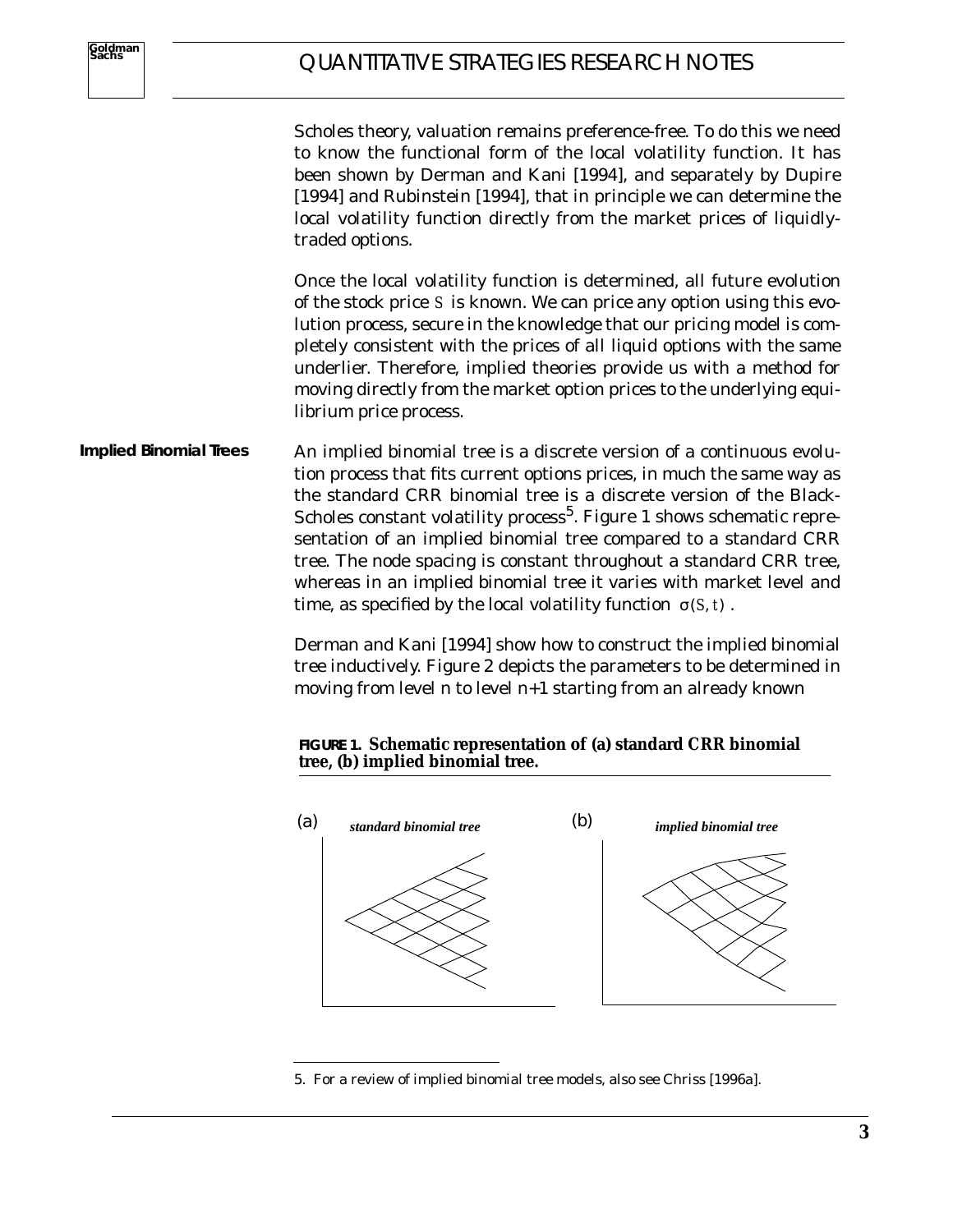

**FIGURE 2. The implied binomial tree is constructed inductively using forward prices and interpolated option prices at each tree node.**

representative stock price  $s_i$  at time  $t_n$ . All node prices and transition probabilities up to the  $n^{th}$  level of the tree at time  $t_n$  are assumed to be known at this stage. We want to determine the node prices at the  $(n+1)$ <sup>th</sup> level of the tree at time  $t_{n+1}$  along with transition probabilities for moving from level *n* to level *n+1* of the tree. There are *2n+1* unknown parameters;  $n+1$  node values  $S_i$  and  $n$  transition probabilities *p*, to be determined from the known values of *n* forward contracts  $F_i$  whose delivery date is  $t_{n+1}$  with delivery price  $S_i$ , and *n* options  $C_i$ expiring at  $t_{n+1}$  with strike  $S_i$ . Derman and Kani [1994] provide the detailed algorithm that fixes the unknown parameters from the known prices<sup>6</sup>.

There is one free parameter because the number of unknowns exceeds the number of knowns by one. This free parameter allows an arbitrary choice for the central node at each level of the tree. For example, in a CRR-style implied binomial tree, we choose the central node of an odd-numbered tree level to have the same value as today's spot price. Another alternative is to choose the price of the central node to grow at the forward interest rate<sup>7</sup>. In the continuous limit of a tree with infinite levels, all trees become identical and any European standard option valued on the tree has a price that matches its market price.

Aside from the choice of the central trunk, the implied binomial tree is uniquely determined from forward and option prices. As mentioned

<sup>6.</sup> The extension of this result to American options is discussed in Chriss [1996b].

<sup>7.</sup> See Barle and Cakici [1995].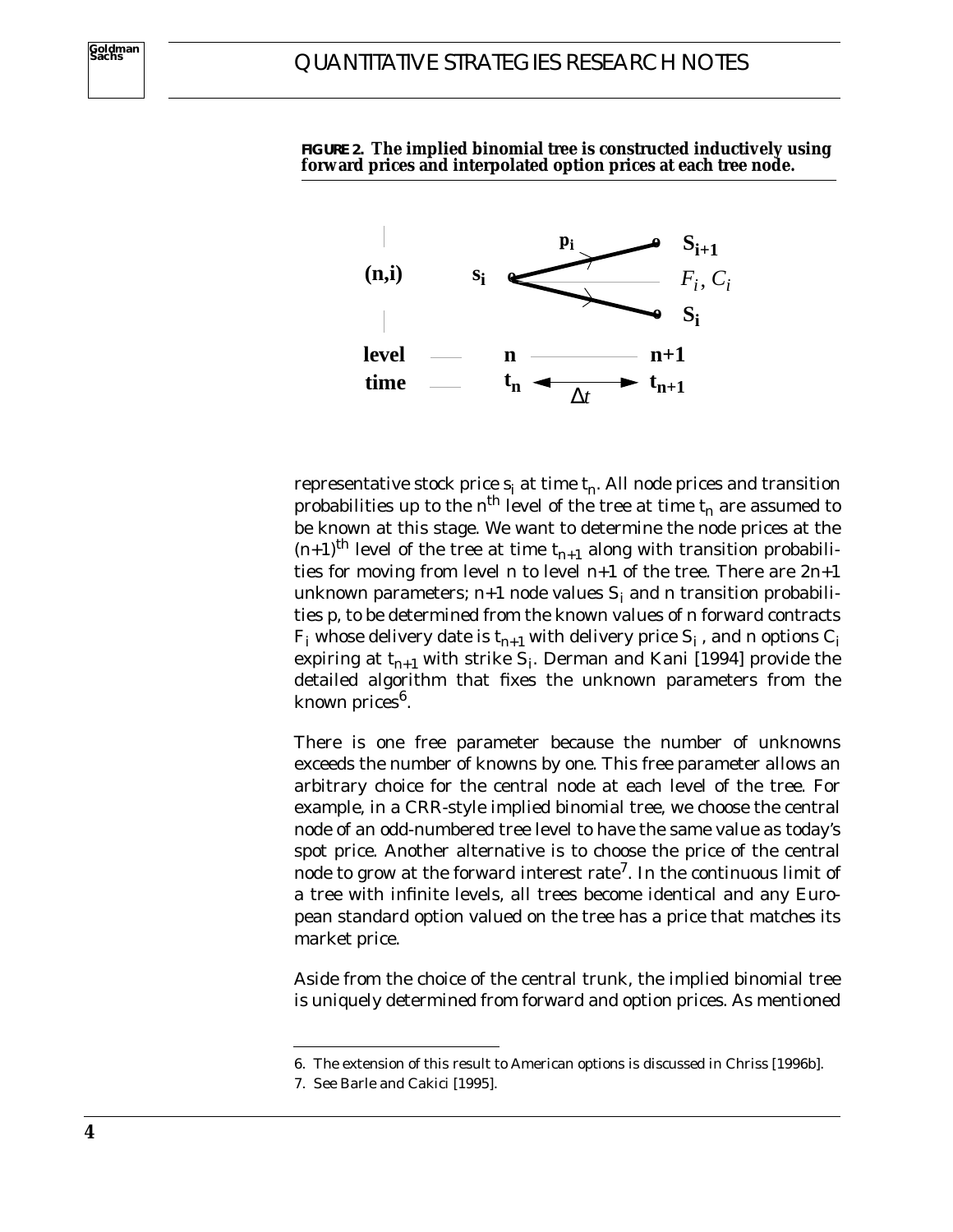above, sometimes we desire more flexibility in setting up the theory discretely. The need for flexibility reflects the common-sense feeling that, to be considered plausible, the local volatilities, transition probabilities and probability distributions generated by the implied tree should vary as smoothly as possible with market level and time across the tree. This is particularly important when the available options market prices are inaccurate because they reflect bids made at an earlier market level, or are inefficient because of various market frictions that may not be included in the model. In these cases we would prefer to start by using "smooth" trees for valuing and hedging complex options. One way to introduce more flexibility is to use trinomial (or higher multinomial) tree structures for building implied tree models, as we will discuss in the remainder of this paper.

Trinomial trees provide another discrete representation of stock price movement, analogous to binomial trees<sup>8</sup>. Figure 3 illustrates a single time step in a trinomial tree. The stock price at the beginning of the time step is  $S_{\theta}$ . During this time step the stock price can move to one of three nodes: with probability  $p$  to the  $up$  node, value  $S_{ij}$ ; with probability *q* to the *down* node, value  $S_d$ ; and with probability  $1 - p - q$  to the middle node, value  $S_{m}$ . At the end of the time step, there are five unknown parameters: the two probabilities *p* and *q,* and the three node prices  $S_u$ ,  $S_m$  and  $S_d$ . **TRINOMIAL TREES**

> **FIGURE 3. In a single time step of a trinomial tree the stock price can move to one of three possible future values, each with its respective probability. The three transition probabilities sum to one.**



<sup>8.</sup> We remind the reader that both trinomial and binomial trees approach the same continuous time theory as the number of periods in each is allowed to grow without limit. Despite their limiting similarity, one kind of tree may sometimes be more *convenient* than another.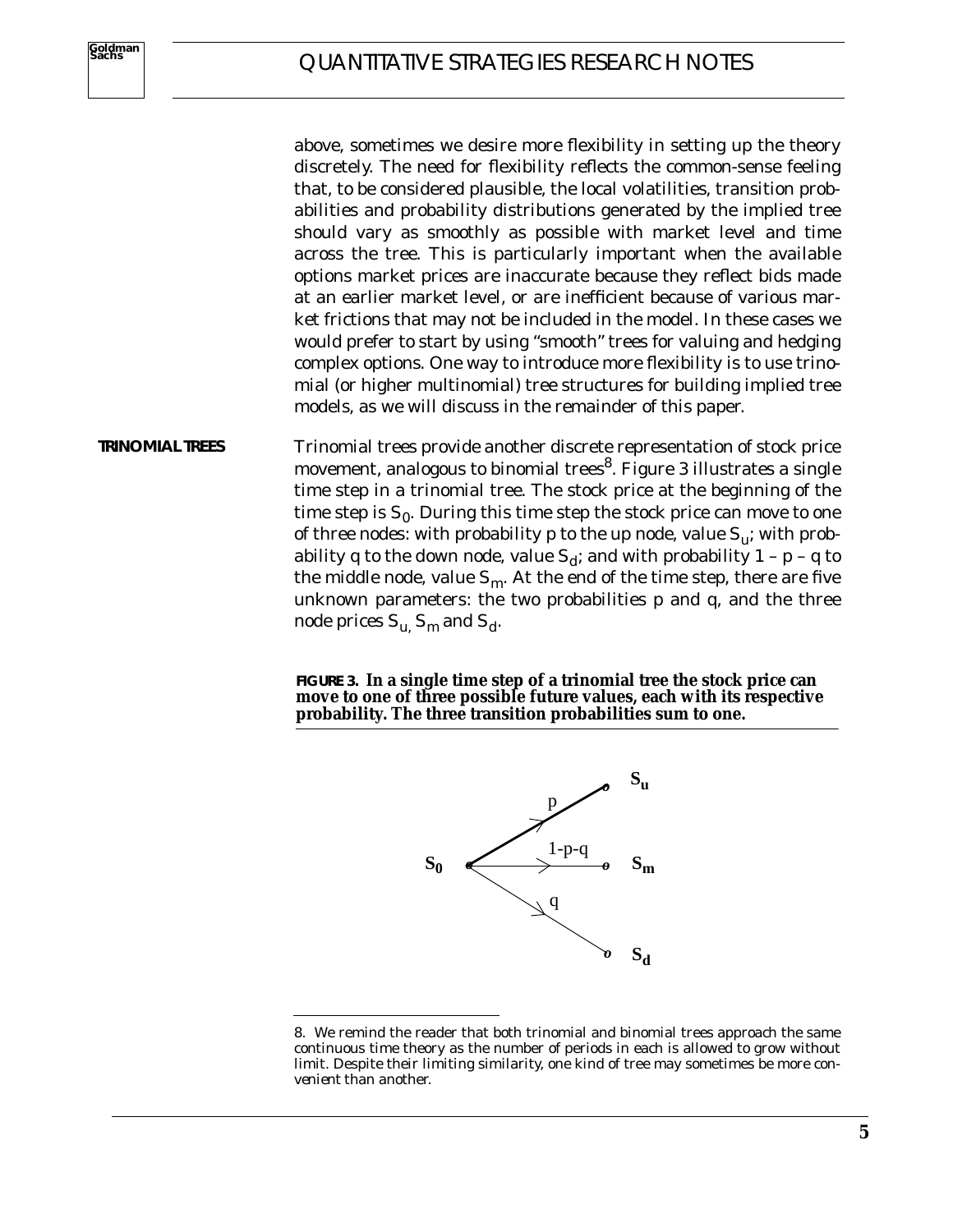In a *risk-neutral* trinomial tree the expected value of the stock at the end of the period must be its known forward price  $F_0 = S_0 e^{(r-\delta)\Delta t}$ , where  $\delta$  is the dividend yield. Therefore:

$$
pS_u + qS_d + (1 - p - q)S_m = F_0
$$
 (EQ1)

If the stock price volatility during this time period is  $\sigma$  , then the node prices and transition probabilities satisfy:

$$
p(S_u - F_0)^2 + q(S_d - F_0)^2 + (1 - p - q)(S_m - F_0)^2 = F_0^2 \sigma^2 \Delta t + O(\Delta t)
$$
 (EQ 2)

where  $O(\Delta t)$  denotes terms of higher order than  $\Delta t$ . Different discretizations of risk-neutral trinomial trees have different higher order terms in Equation 2.

Of the five parameters needed to fix the whole tree, Equations 1 and 2 provide only two constraints, and so we have three more parameters than are necessary to satisfy them. By contrast, for implied binomial trees, all unknown parameters were determined by the constraints. As a result, we can construct many "economically equivalent" trinomial trees which, in the limit as the time spacing ∆*t* becomes very small, represent the same continuous theory. Appendix A discusses a few different ways for building constant volatility trinomial trees. When volatilities are not constant, a common method is to choose the stock prices at every node and attempt to satisfy the two constraints through the choice of the transition probabilities. This method of initially choosing the *state space* of prices for the trinomial tree, and then solving for the transition probabilities, is familiar in most applications of the finite-difference method. We must make a judicious choice of the state space in order to insure that the transition probabilities remain between *0* and *1*, a necessary condition for the discrete world represented by the tree to preclude arbitrage.

Figure 4 gives schematic representations for both standard and implied trinomial trees. **Implied Trinomial Trees**

> Standard trinomial trees represent a constant volatility world and are constructed out of a regular mesh. The implied trinomial tree has an irregular mesh conforming to the variation of local volatility with level and time across the tree. To fix the nodes and probabilities in an implied trinomial tree we need the forward prices and option prices corresponding to strikes and expiration at all tree nodes. In contrast to the construction of an implied binomial tree, here we have total freedom over the choice of the state space of an implied trinomial tree. In choosing a state space, we eliminate three of the five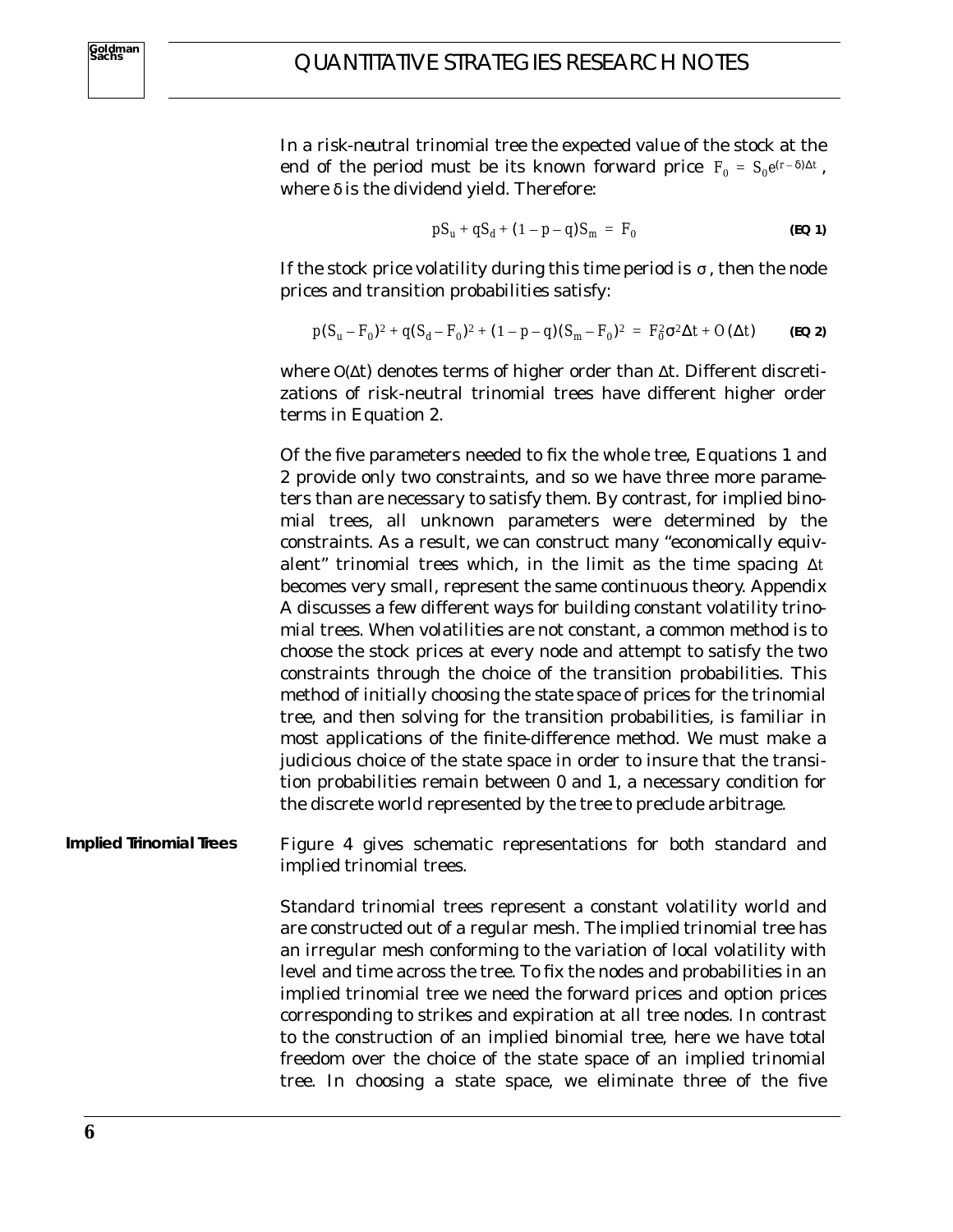



unknown parameters corresponding to the evolution of each node (see Figure 3), leaving only the transition probabilities to solve for. We will construct our implied trinomial tree model in two stages. First, we judiciously choose a state space, i.e specify the position of every tree node. Next, knowing the location of every node, we use market forward and option prices to calculate the transition probabilities between the nodes.

Suppose that we have already fixed the state space of the implied trinomial tree. Figure 5 shows the  $n^{th}$  and  $(n+1)^{th}$  levels of the tree. We will use induction to infer the transition probabilities  $p_i$  and  $q_i$  for all tree nodes *(n,i)* at each tree level *n*. Our notation and treatment follows the Derman and Kani [1994] binomial tree construction. **CONSTRUCTING THE IMPLIED TRINOMIAL TREE**

> Since the implied trinomial tree is risk-neutral, the expected value of the stock at the node  $(n,i)$  at the later time  $t_{n+1}$ , must be the known forward price of that node. This gives one relationship between the unknown transition probabilities and known stock and forward prices:

$$
p_i S_{i+2} + (1 - p_i - q_i) S_{i+1} + q_i S_i = F_i
$$
 (EQ3)

Let  $C(S_{i+1}, t_{n+1})$  and  $P(S_{i+1}, t_{n+1})$  respectively denote today's market price for a standard call and put option struck at  $S_{i+1}$  and expiring at time  $t_{n+1}$ . We obtain the values of these options by interpolating the smile surface at various strike and time points corresponding to the implied tree nodes. The trinomial tree value of a call option struck at *K* and expiring at  $t_{n+1}$  is the sum over all nodes  $(n+1, j)$  of the dis-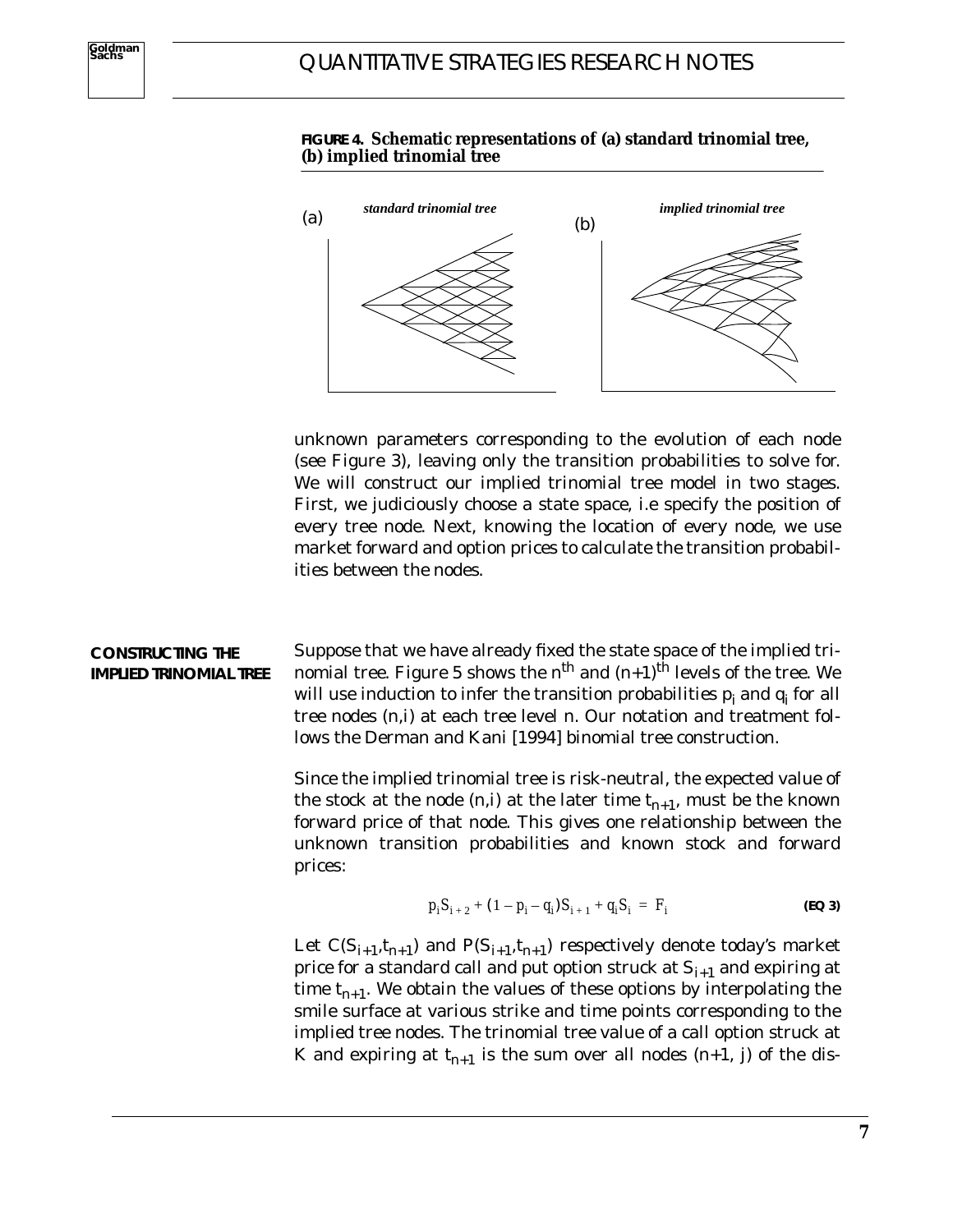

**FIGURE 5. Computing the transition probabilities from n<sup>th</sup> to**  $(n+1)$ **<sup>th</sup> level of an implied trinomial tree, assuming that the position of all the nodes is already fixed.**

counted probability of reaching that node multiplied by the call payoff there. Hence

$$
C(K, t_{n+1}) = e^{-r\Delta t} \sum_{j} {\lambda_{j-2} p_{j-2} + \lambda_{j-1} (1 - p_{j-1} - q_{j-1}) + \lambda_j q_j} \max(S_j - K, 0)
$$
 (EQ4)

If we set the strike *K* to the value  $S_{i+1}$ , the stock price at the node *(n+1,i+1)*, then we can rearrange the terms and use Equation 3 to write the call price in terms of known Arrow-Debreu prices, known stock prices, known forward prices, and a contribution from up-transition probability  $p_i$  to the first in-the-money node:

$$
e^{r\Delta t}C(S_{i+1}, t_{n+1}) = \lambda_i p_i(S_{i+2} - S_{i+1}) + \sum_{j=i+1}^{2n} \lambda_j (F_j - S_{i+1})
$$
 (EQ5)

The only unknown in Equation 5 is the transition probability  $p_i$ , since the stock prices are already fixed by the choice of state space, and the option price  $C(S_{i+1}, t_{n+1})$  and the forward prices  $F_i$  are known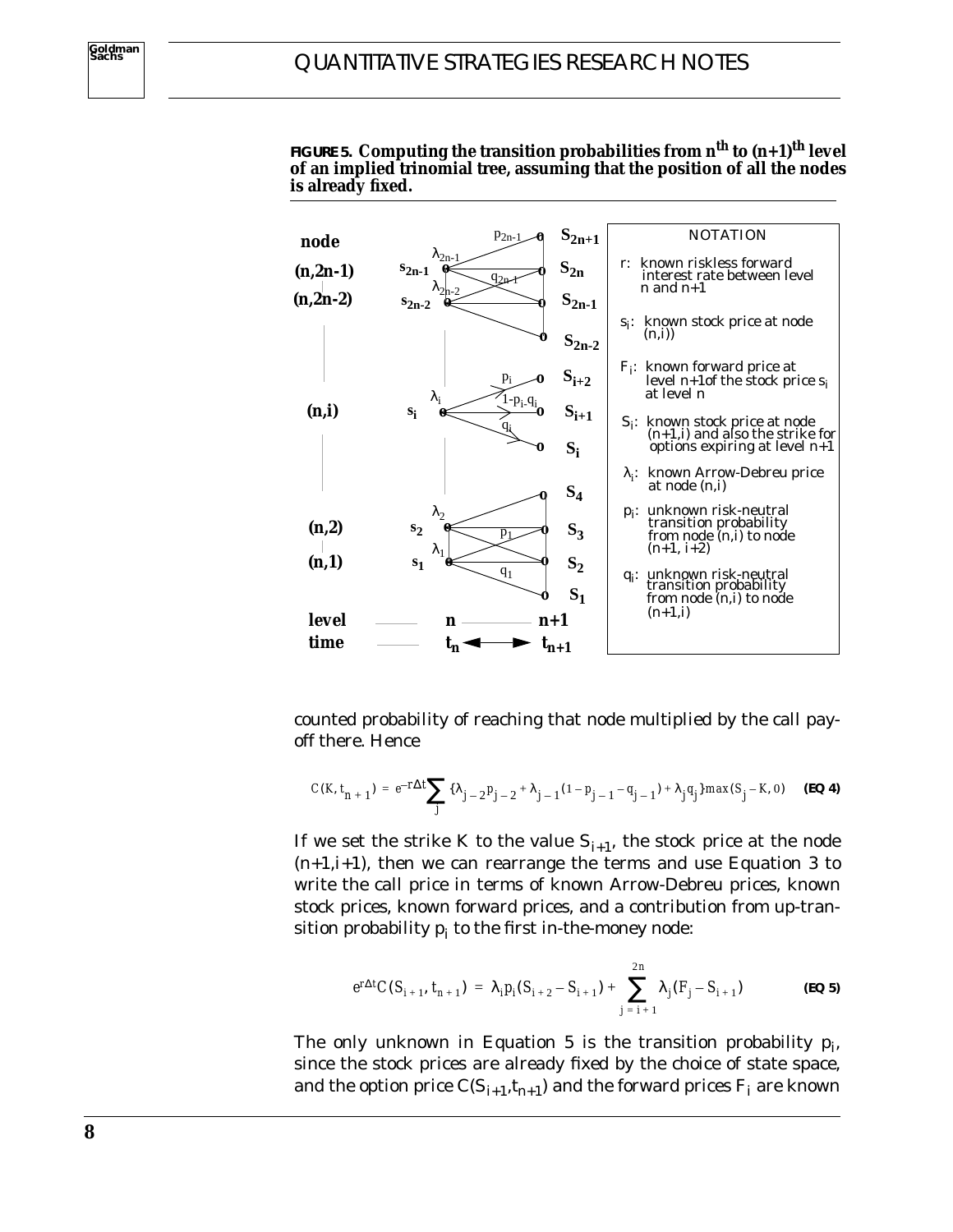from the smile. We can solve this equation for  $p_i$ :

$$
p_{i} = \frac{e^{r\Delta t}C(S_{i+1}, t_{n+1}) - \sum_{j=i+1}^{2n} \lambda_{j}(F_{j} - S_{i+1})}{\lambda_{i}(S_{i+2} - S_{i+1})}
$$
(EQ 6)

Using Equation 3 we can solve for the down transition probability  $q_i$ :

$$
q_{i} = \frac{F_{i} - p_{i}(S_{i+2} - S_{i+1}) - S_{i+1}}{S_{i} - S_{i+1}}
$$
 (EQ7)

We use put option prices  $P(S_{i+1}, t_{n+1})$  to determine the transition probabilities from all the nodes below (and including) the center node  $(n+1,n)$  at time  $t_n$ . This leads to the equation

$$
q_{i} = \frac{e^{r\Delta t}P(S_{i+1}, t_{n+1}) - \sum_{j=0}^{i-1} \lambda_{j}(S_{i+1} - F_{j})}{\lambda_{i}(S_{i+1} - S_{i})}
$$
(EQ 8)

for  $q_i$  and, using Equation 3, the following equation for  $p_i$ :

$$
p_{i} = \frac{F_{i} + q_{i}(S_{i+1} - S_{i}) - S_{i+1}}{S_{i+2} - S_{i+1}}
$$
(EQ 9)

We can now use Equation 2 to find the local volatility  $\sigma$  at each node.

We illustrate the construction of an implied trinomial tree. We assume that the current index level is 100, the dividend yield is 5% per annum and the annually compounded riskless interest rate is 10% for all maturities. We also assume that implied volatility of an at-the-money European call is 15%, for all expirations, and that implied volatility increases (decreases) 0.5 percentage points with every 10 point drop (rise) in the strike price. To keep our example simple, we choose the state space of our implied trinomial model to coincide with nodes of a 3-year, 3-period, 15% (constant) volatility CRR-type, trinomial tree, as shown in Figure 6. **A DETAILED EXAMPLE**

> The method used to construct this state space is described in Figure 14(a) in Appendix A. The first node, at time  $t_0 = 0$ , is labeled A in Figure 6 and it has a price  $S_A = 100$ , equal to today's spot price. All the central nodes  $(i+1,i)$  in this tree also have the same price as this node. The next three nodes, at time  $t_1 = 1$ , have prices  $S_1 = 80.89$ ,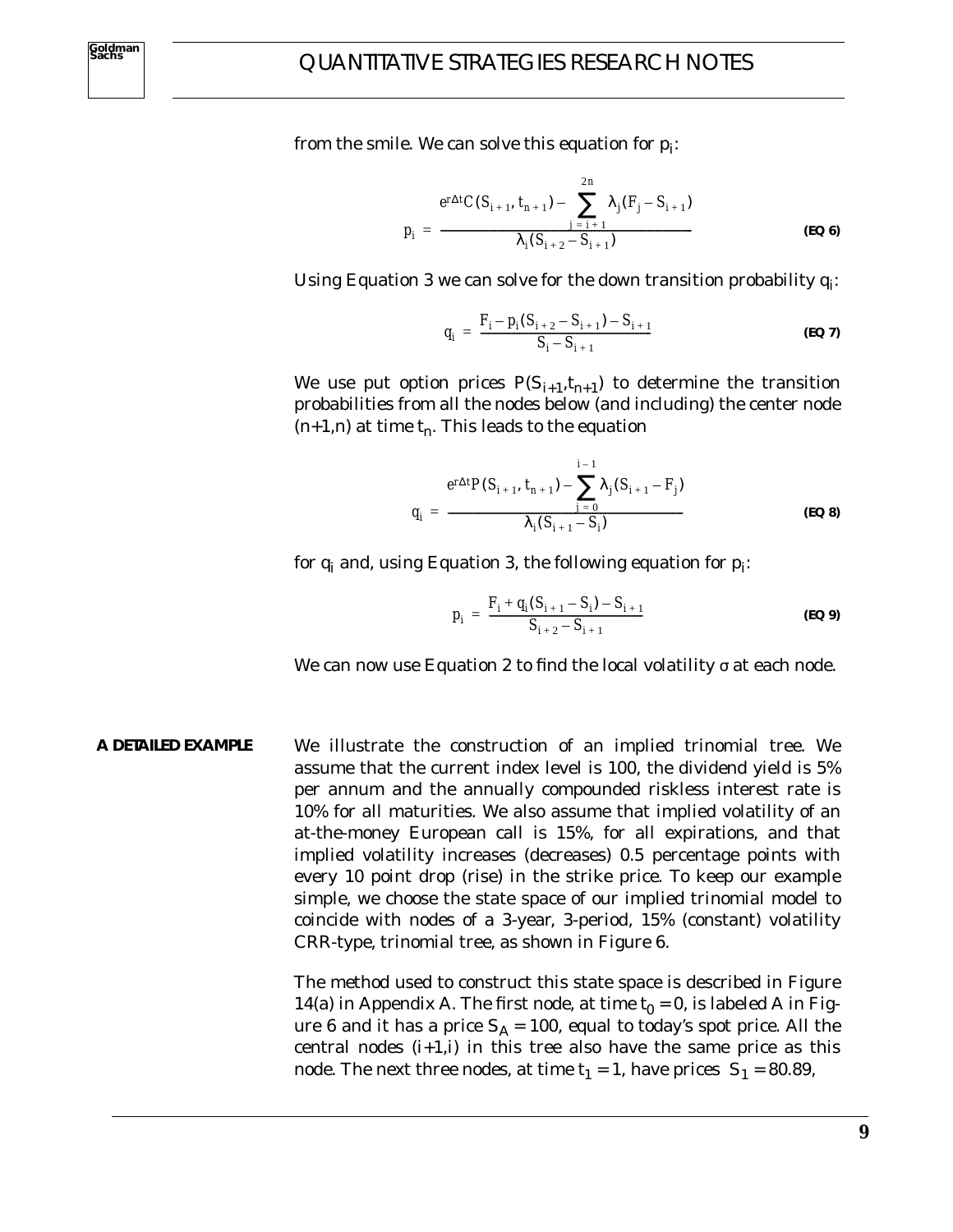

**FIGURE 6. State space of a trinomial tree with constant volatility of 15%. The method described in diagram (a) of Figure 14 (in Appendix A) is used to construct this state space.**

 $S_2$  = 100 and  $S_3$  = 123.63, respectively. These values are found using the equation  $S_{1,3}$  =  $Sexp(πσ \sqrt{2Δt})$ , as discussed in Appendix A.

We can determine the up and down transition probabilities  $p_A$  and *q*<sub>*A*</sub>, corresponding to node A, using Equations 8 and 9 with  $e^{t\Delta t} = 1.1$ and  $\lambda_A = 1.0$ . Then

$$
q_A = \frac{1.1 \times P(S_2, t_1) - \Sigma}{1.0 \times (100 - 80.89)}
$$

 $P(S_2, t_1)$  is the calculated value of a put option, struck at  $S_2 = 100$  and expiring one year from now. From the smile, the implied volatility of this option is 15%. We calculate its price using a constant volatility discrete trinomial tree with the same state space, and find it to be  $$3.091$ . Also the summation term  $\Sigma$  in the numerator is zero in this case because there are no nodes with price higher than  $S_3$  at time  $t_1$ . Combining these we find  $q_A = 0.178$ .

The one-period forward price corresponding to node A is  $F_A = Se^{(r-\delta)\Delta t}$  $= 104.50$ . Equation 9 then gives the value of  $p_A$ :

$$
p_A = \frac{104.5 + 0.178 \times (100 - 80.89) - 100.00}{123.63 - 100.00} = 0.334
$$

Since probabilities add to one, the middle transition probability is equal to  $1 - p_A - q_A = 0.488$ .

The Arrow-Debreu prices corresponding to each of the three nodes at time  $t_1$  are defined to be the (total) discounted probabilities that the stock price reaches at that node. For these nodes the Arrow-Debreu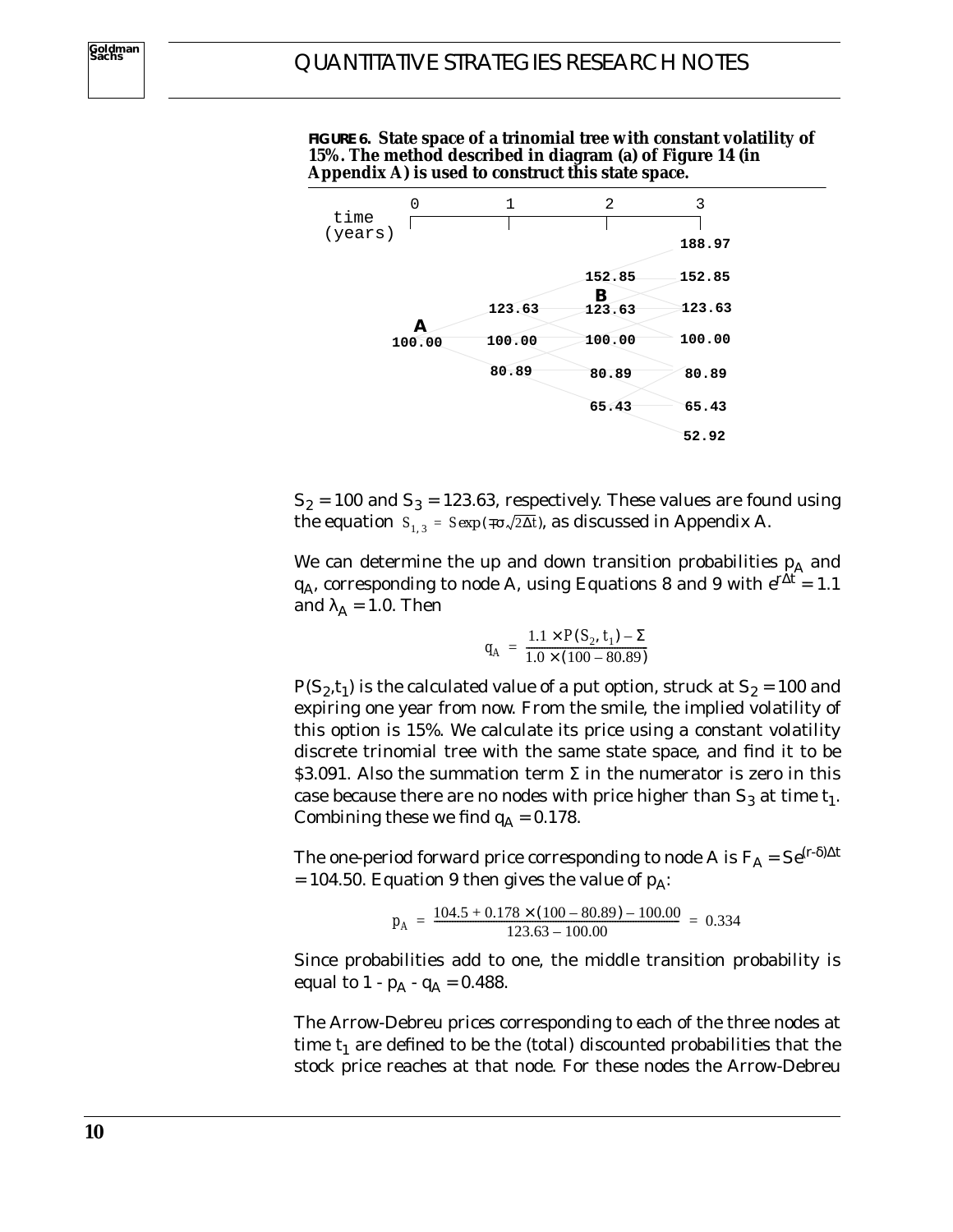**Goldman Sachs**

prices turn out to be just the transition probabilities divided by  $e^{t\Delta t}$ *.* The implied local volatility at node A is calculated using Equation 2:

$$
\sigma_A = \sqrt{\frac{0.334 \times (123.63 - 104.5)^2 + 0.488(100 - 104.5)^2 + 0.178 \times (80.89 - 104.5)^2}{104.5^2 \times 1}}
$$
  
= 14.6 %

The difference between the 14.6% implied local volatility and the 15% implied volatility assumed for this option arises from the higher order terms in Equation 2, and will vanish as the time spacing approaches zero.

As another example let us look at node **B** in year *2* of Figure 6. The stock price at this node is  $S_B = 123.63$ , whose forward price one period later is  $F_B = 129.19$ . From this node, the stock can move to one of three future nodes at time  $t_3 = 3$ , with prices  $S_4 = 100$ ,  $S_5 = 123.63$ and  $S_6 = 152.85$ . We can apply Equations 5 and 6 to find the up and down transition probabilities from this node. Then using  $\lambda_B = 0.292$ we find

$$
p_B = \frac{1.1 \times C(S_5, t_3) - \Sigma}{0.292 \times (152.85 - 123.63)}
$$

The value of a call option, struck at *123.63* and expiring at year *3* is  $C(S_5, t_3) = $4.947$ , corresponding to the implied volatility of 13.81% interpolated from the smile. There is a single node above node B whose forward price  $F_5 = 159.73$  contributes to the summation term Σ, giving Σ *= 0.0825 x (159.73-123.63) = 2.978.* Putting this back into the above equation we find  $p_B = 0.289$ . The down transition probability  $q_B$  is then calculated as

$$
q_B = \frac{129.19 - 0.289 \times (152.86 - 123.63) - 123.63}{100 - 123.63} = 0.122
$$

Also from Equation 2 we find the implied local volatility at this node is  $\sigma_B = 13.6\%$ .

The transition probabilities in Equations 6-9 for any node must lie between *0* and *1*, otherwise the implied tree allows riskless arbitrages which are inconsistent with rational options prices. For implied trinomial trees, there are two possible causes for negative probability at a node. First, the forward price  $F_i$  of a node  $(n,i)$  may fall outside the range  $S_i$  to  $S_{i+2}$  as illustrated in Figure 8. In that case the forward condition of Equation 3 cannot be satisfied with all transition probabilities lying between *0* and *1*. **What Can Go Wrong?**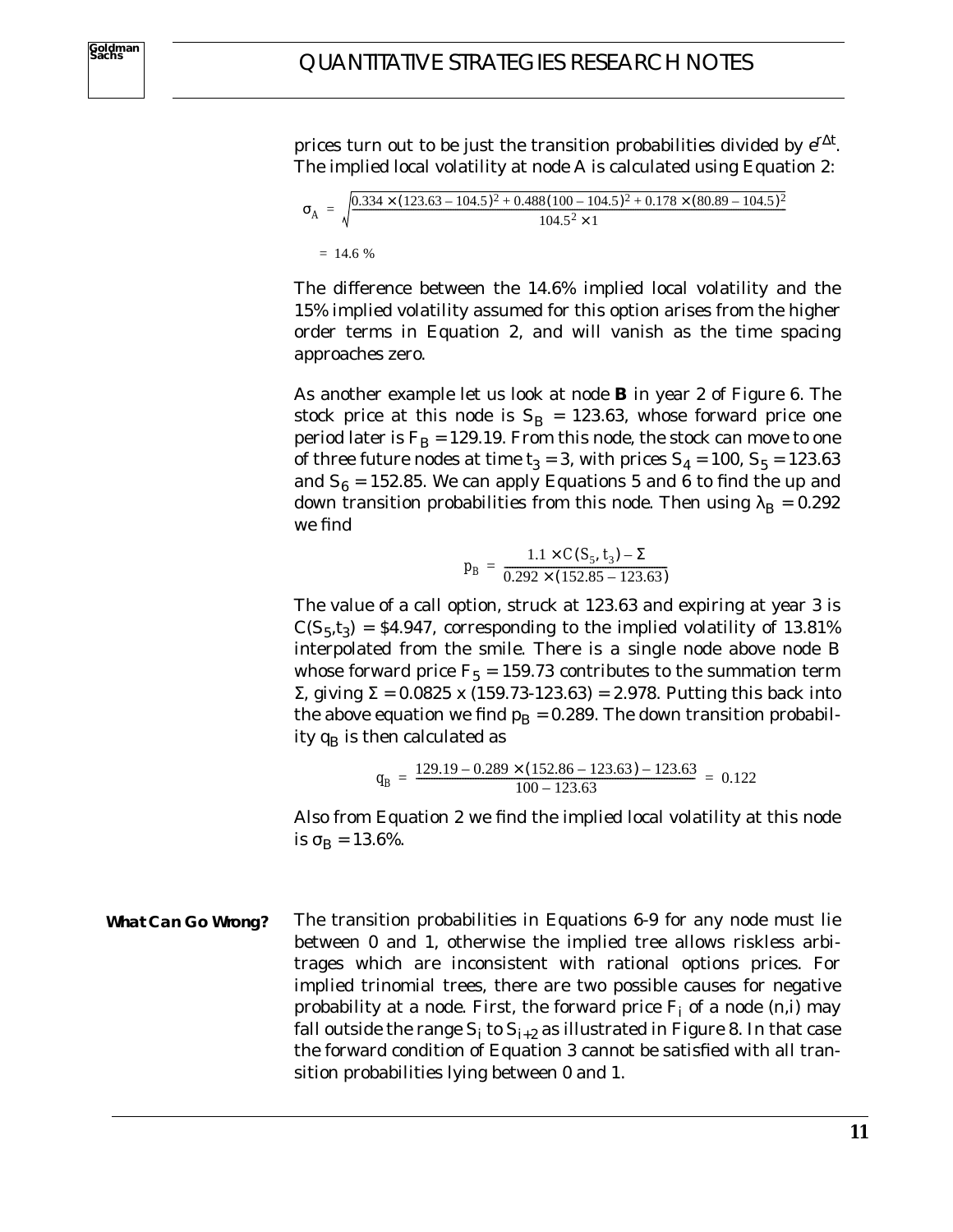#### **FIGURE 7. The up- and down- transition probability trees, Arrow-Debreu tree and local volatility tree**

|                                 | 0     | $\mathbf{1}$                      | 2     | 3 |
|---------------------------------|-------|-----------------------------------|-------|---|
| time<br>(years)                 |       |                                   |       |   |
| up-transition probability tree: |       |                                   | 0.219 |   |
| nodes show $p_i$                |       | 0.299                             | 0.289 |   |
|                                 | 0.334 | 0.334                             | 0.326 |   |
|                                 |       | 0.421                             | 0.416 |   |
|                                 |       |                                   | 0.544 |   |
|                                 |       |                                   |       |   |
|                                 |       | down-transition probability tree: | 0.036 |   |
| nodes show q <sub>i</sub>       |       | 0.134                             | 0.122 |   |
|                                 | 0.178 | 0.178                             | 0.167 |   |
|                                 |       | 0.134                             | 0.278 |   |
|                                 |       |                                   | 0.437 |   |

| Arrow-Debreu price tree: |       | 0.017 |       |
|--------------------------|-------|-------|-------|
| nodes show $\lambda_i$   |       | 0.083 | 0.133 |
|                          | 0.304 | 0.292 | 0.246 |
| 1.000                    | 0.443 | 0.295 | 0.212 |
|                          | 0.162 | 0.115 | 0.098 |
|                          |       | 0.042 | 0.030 |
|                          |       |       | 0.017 |

| local volatility tree:        |       | 0.107 |
|-------------------------------|-------|-------|
| nodes show $\sigma(s_i, t_n)$ | 0.140 | 0.136 |
| 0.146                         | 0.146 | 0.143 |
|                               | 0.171 | 0.169 |
|                               |       | 0.201 |
|                               |       |       |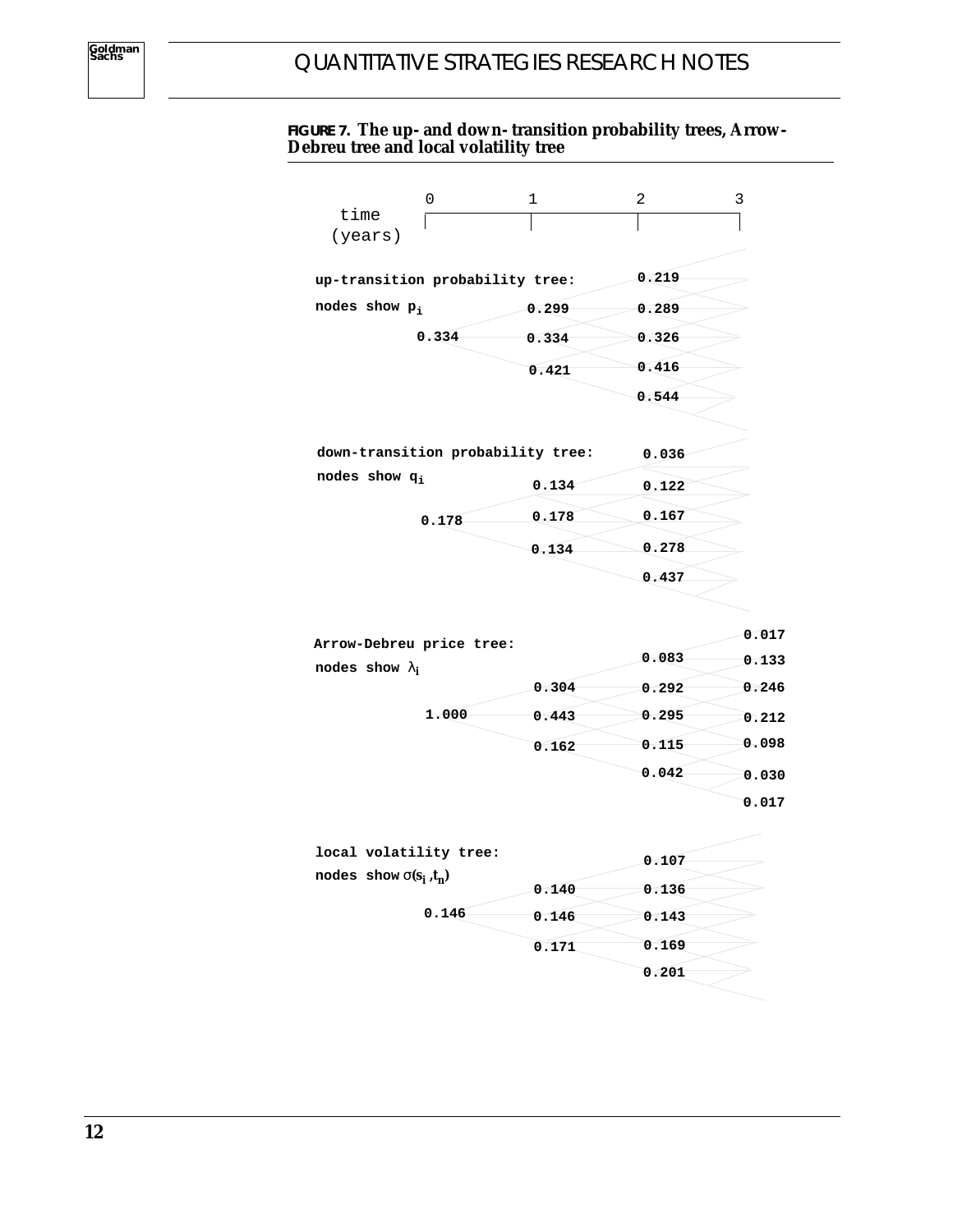

**FIGURE 8. There will be negative transition probabilities for any node** whose forward price does not lie between  $S_i$  and  $S_{i+2}$ .

However, it is usually not difficult to avoid these types of situations by making an appropriate choice for the state space of the trinomial tree. *We must make sure that our choice of state space does not allow any violations of the forward price condition, as shown in Figure 8*.

The second reason for having negative probabilities relates to the magnitude of local volatility at an implied tree node. For instance, an especially large (small) value for the call option  $C(S_{i+1}, t_{n+1})$  in Equation 6 would imply a large (small) value of local volatility at *si*. Having fixed the position of all the nodes, it may not be possible to obtain such extreme values of local volatility with probabilities between *0* and *1*. In these cases we must overwrite the option price which produces the unacceptable probabilities, and replace it with another option price of our choice. In doing so we must maintain the forward condition at every node of the tree. This is always possible when we are working with a state space in which the forward price violations of Figure 8 do not occur, as our next example illustrates.

For our second example, we assume that the implied volatility of an at-the-money European call is 15% and that implied volatility increases (decreases) 1 percentage point with every 10 point drop (rise) in the strike price. This skew is twice as steep as in our previous example. Using the same state space (i.e the 15% constant-volatility CRR-type trinomial tree) as was used before in Figure 6, we find negative transition probabilities at nodes A, B and C of Figure 9.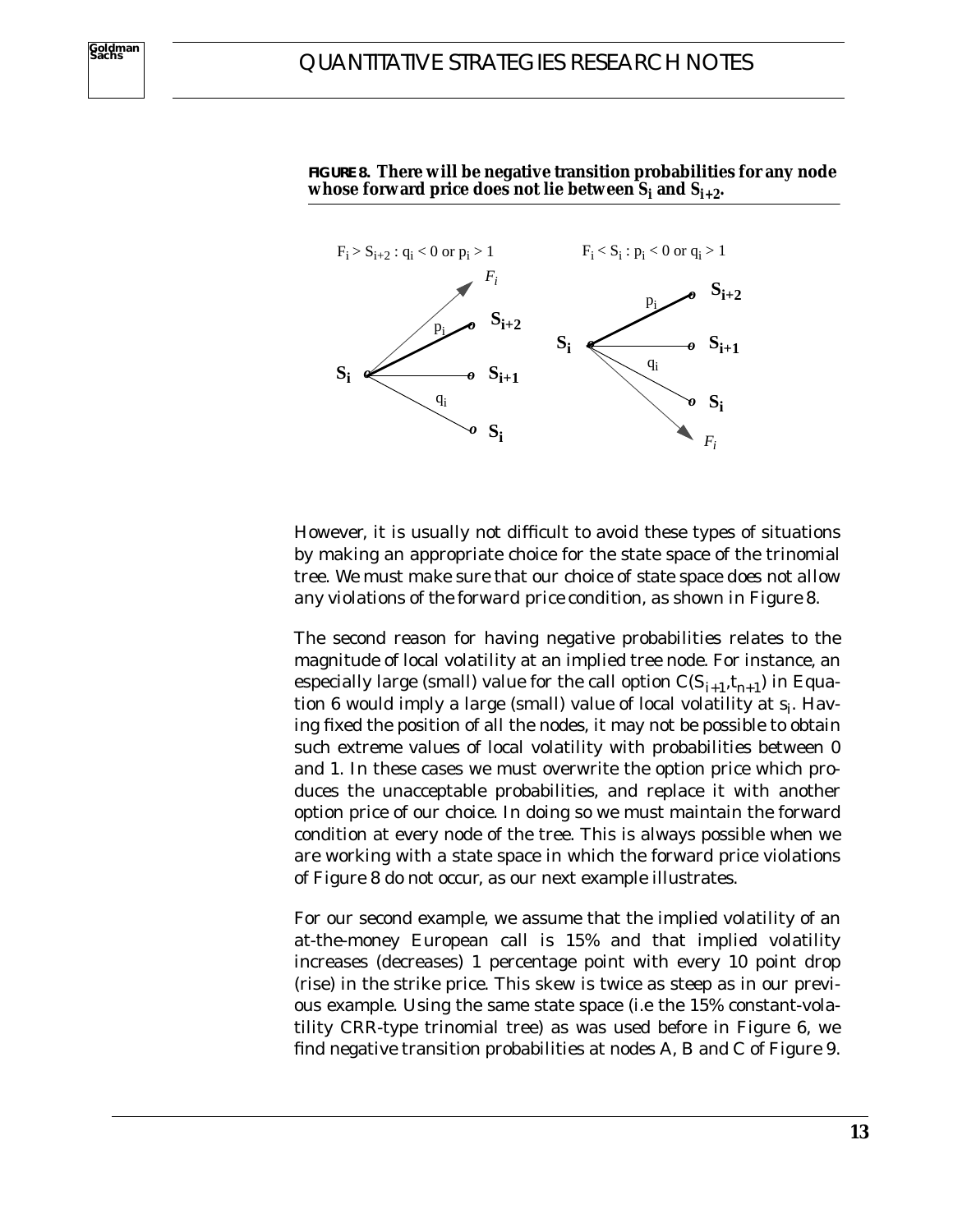**FIGURE 9. For the skew of 1 percentage point for every 10 strike points, the 15% constant-volatility trinomial tree has negative probabilities at nodes A, B and C. These probabilities, shown in larger type, have been overwritten while maintaining the forward price condition.**

| time<br>(years)               | 0                                 | 1     | $\overline{2}$            | 3 |
|-------------------------------|-----------------------------------|-------|---------------------------|---|
|                               | up-transition probability tree:   |       | A<br>0.371                |   |
| nodes show p <sub>i</sub>     |                                   | 0.260 | 0.248                     |   |
|                               | 0.334                             | 0.334 | 0.317<br>B                |   |
|                               |                                   | 0.512 | 0.371<br>C                |   |
|                               |                                   |       | 0.371                     |   |
|                               |                                   |       |                           |   |
|                               | down-transition probability tree: |       | A<br>0.224                |   |
| nodes show $q_i$              |                                   | 0.086 | 0.071                     |   |
|                               | 0.178                             | 0.178 | 0.157                     |   |
|                               |                                   | 0.398 | B<br>0.224<br>$\mathbf C$ |   |
|                               |                                   |       | 0.224                     |   |
|                               |                                   |       |                           |   |
| local volatility tree:        |                                   |       | $\mathbf A$<br>0.157      |   |
| nodes show $\sigma(s_i, t_n)$ |                                   | 0.120 | 0.115                     |   |
|                               | 0.146                             | 0.146 | 0.140<br>B                |   |
|                               |                                   | 0.194 | 0.157<br>$\overline{C}$   |   |
|                               |                                   |       | 0.157                     |   |

There are an infinite number of ways to overwrite negative probabilities with numbers between *0* and *1* which satisfy the forward condition. For example, since we work with state spaces where the forward price condition  $S_i < F_i < S_{i+2}$  holds at every tree node, we can always choose the value of middle transition probability to be zero (essentially reducing the node to a binomial node) and set the up and down transition probabilities to  $p_i = (F_i - S_i) / (S_{i+2} - S_i)$  and  $q_i = 1 - p_i$ respectively.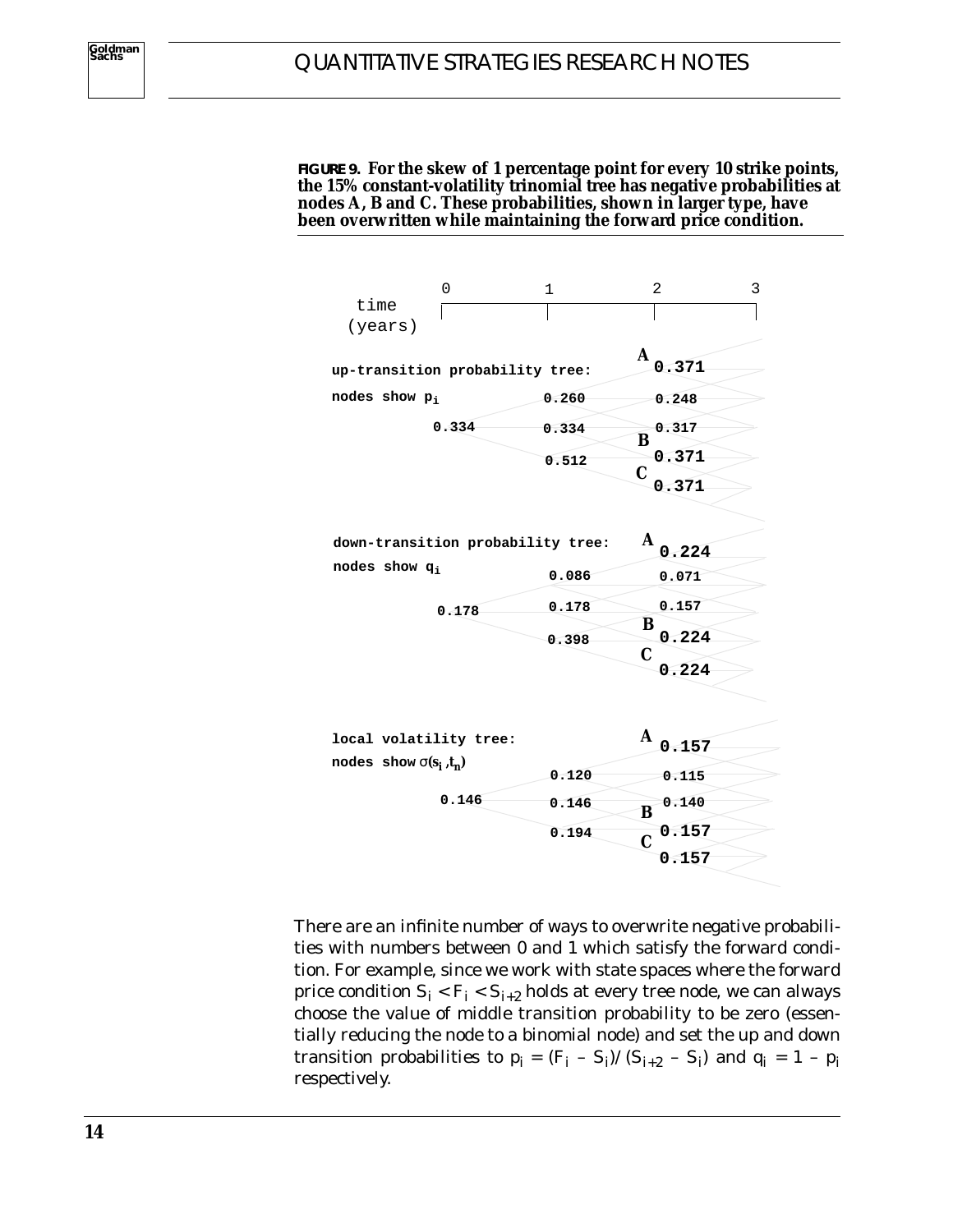In Figure 9 we have used an alternative method of overwriting where, if  $S_{i+1} < F_i < S_{i+2}$ , we set

$$
p_i = \frac{1}{2} \Big[ \frac{F_i - S_{i+1}}{S_{i+2} - S_{i+1}} + \frac{F_i - S_i}{S_{i+2} - S_i} \Big] \quad \text{and} \quad q_i = \frac{1}{2} \Big[ \frac{S_{i+2} - F_i}{S_{i+2} - S_i} \Big]
$$

and, if  $S_i < F_i < S_{i+1}$ , we set

$$
p_i = \frac{1}{2} \left( \frac{F_i - S_i}{S_{i+2} - S_i} \right) \text{ and } q_i = \frac{1}{2} \left[ \frac{S_{i+2} - F_i}{S_{i+2} - S_i} + \frac{S_{i+1} - F_i}{S_{i+1} - S_i} \right]
$$

In either case the middle probability is equal to  $1 - p_i - q_i$ .

**Constructing the State Space for the Implied Trinomial Tree**

Regular state spaces with uniform mesh sizes are usually adequate for constructing implied trinomial tree models when implied volatility varies slowly with strike and expiration. But if volatility varies significantly with strike or time to expiration, it may be necessary to choose a state space whose mesh size (or node spacing) changes significantly with time and stock level.

Figure 10 shows a more appropriate choice of state space in which the negative probabilities in the above example do not occur and there is no need for overwrites. This state space is "skewed" with spacing between the nodes at the same time point decreasing with stock level. This helps the state space fit the market's negative volatility skew better. The results are shown in Figure 11.

The implied trinomial tree model constructed using this skewed state space has no negative probabilities, fits the option market prices accurately, and generates reasonably smooth values for local volatility at different stock and time points.

One way to construct trinomial state spaces with proper skew and term structure is to build it in the following two stages:

• First, assume all interest rates (and dividends) are zero and build a regular trinomial lattice with constant time spacing ∆*t* and logarithmic level spacing ∆*S*. Any constant volatility trinomial tree corresponding to a typical market implied volatility (see Appendix A) is an example of this type of lattice. Then modify ∆*t* at different times and, subsequently, ∆*S* at different stock levels until the lattice captures the basic term-and skew- structures of local volatility in the market.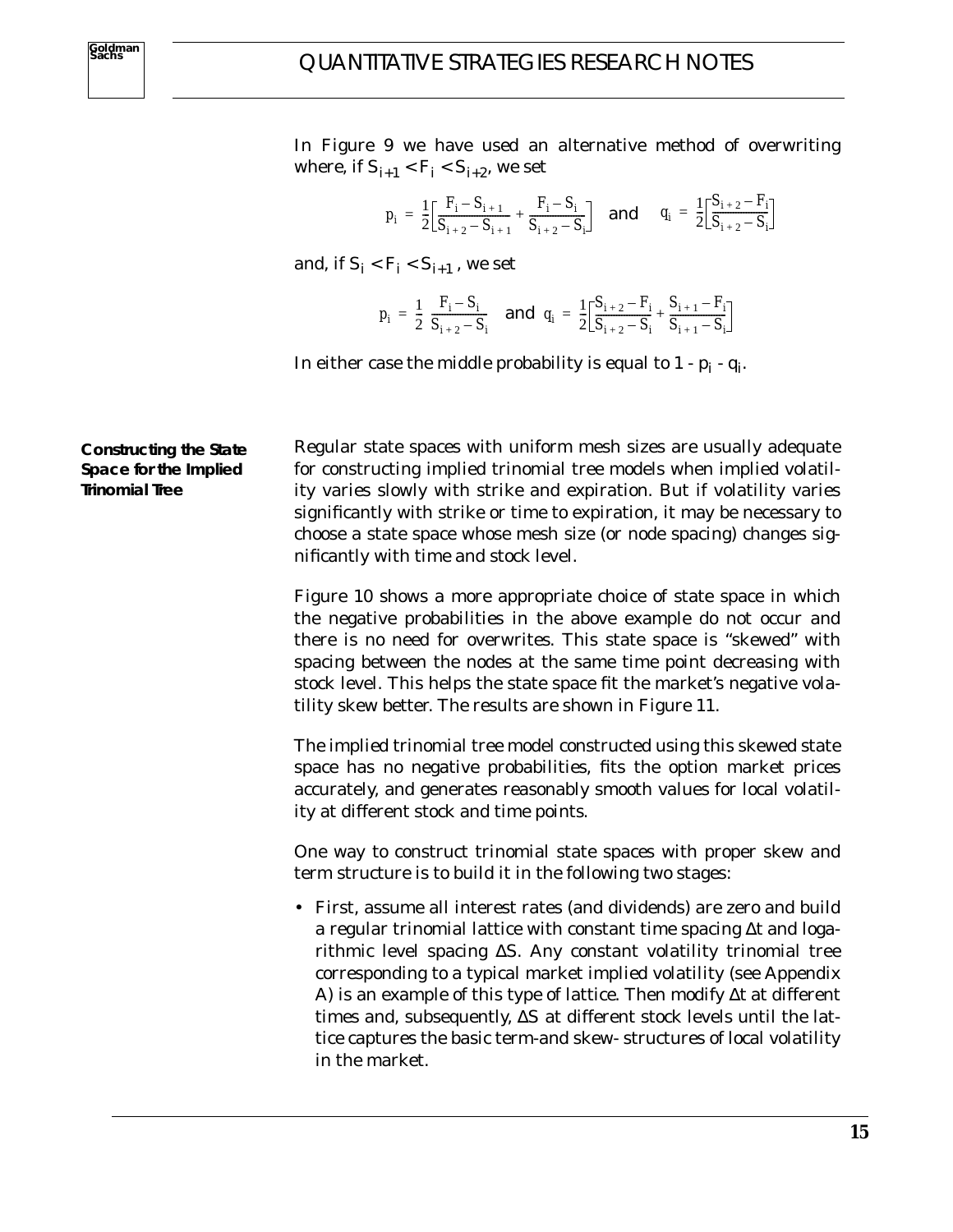#### **FIGURE 10. A skewed choice for the state space of the implied trinomial tree model for the second example.**



#### **FIGURE 11. For the skew of 1 percentage point for every 10 strike points, the skewed trinomial tree has no negative probabilities. The resulting local volatilities at different nodes are reasonably smooth.**

| time<br>(years)               | 0                                 | 1     | 2     | 3 |
|-------------------------------|-----------------------------------|-------|-------|---|
|                               | up-transition probability tree:   |       | 0.285 |   |
| nodes show p.                 |                                   | 0.357 | 0.345 |   |
|                               | 0.372                             | 0.372 | 0.371 |   |
|                               |                                   | 0.370 | 0.369 |   |
|                               |                                   |       | 0.338 |   |
|                               |                                   |       |       |   |
|                               | down-transition probability tree: |       | 0.002 |   |
| nodes show $q_i$              |                                   | 0.114 | 0.101 |   |
|                               | 0.160                             | 0.159 | 0.159 |   |
|                               |                                   | 0.213 | 0.212 |   |
|                               |                                   |       | 0.221 |   |
|                               |                                   |       |       |   |
|                               | local volatility tree:            |       | 0.069 |   |
| nodes show $\sigma(s_i, t_n)$ |                                   | 0.110 | 0.107 |   |
|                               | 0.142                             | 0.141 | 0.141 |   |
|                               |                                   | 0.189 | 0.188 |   |
|                               |                                   |       | 0.238 |   |
|                               |                                   |       |       |   |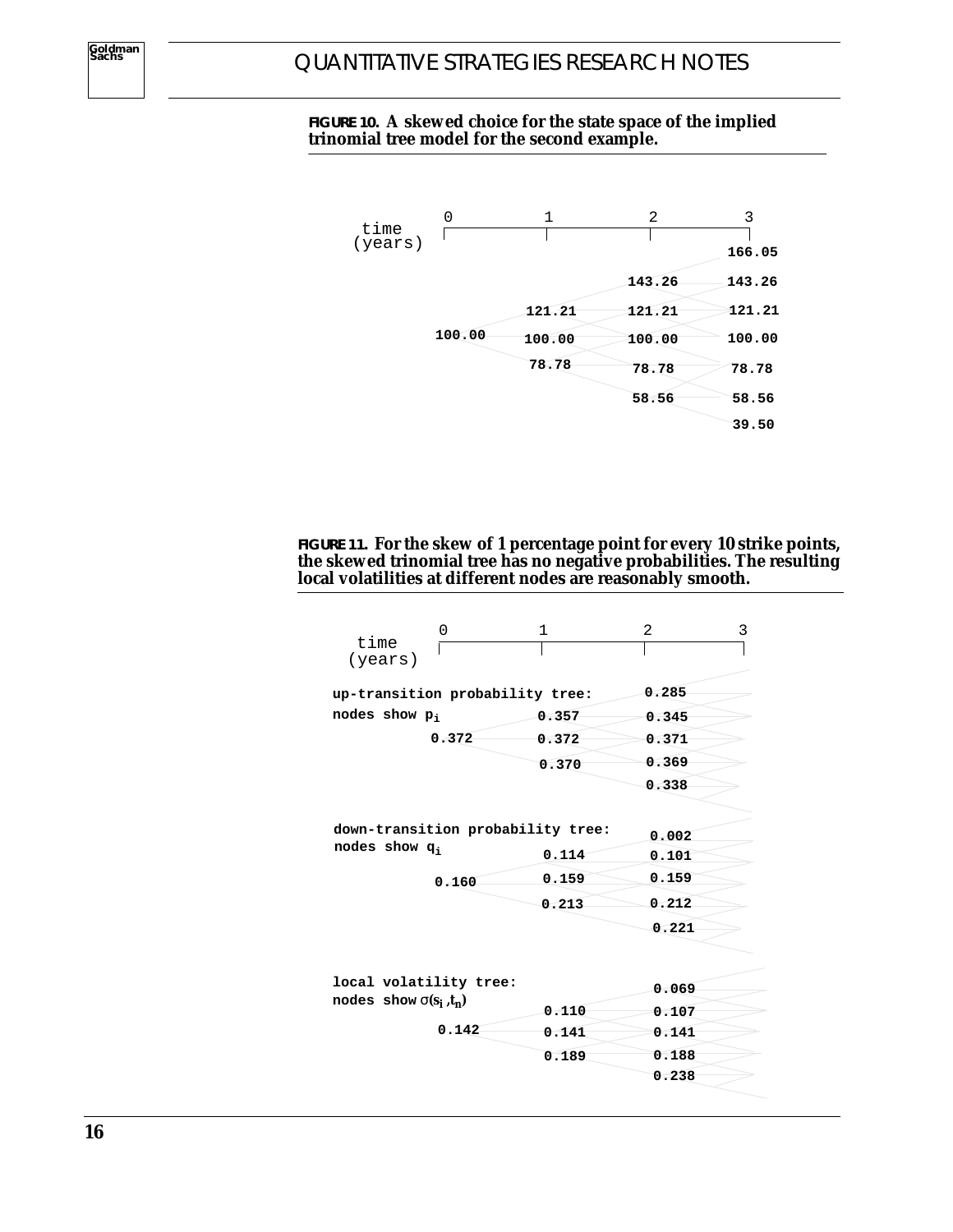• Next, if there are forward price violations, in the sense of Figure 8, in any of the nodes, grow all the node prices along the forward curve<sup>9</sup> by multiplying all zero-rate node prices at time  $t_i$  by the growth factor  $e^{(r-\delta)t_i}$ . This effectively removes all forward price violations.

Figure 12 shows the steps described above. Figure 12(a) depicts a regular state space. In the state space of Figure 12(b) the time steps increase with time and price steps decrease with stock price. In Figure 12(c) the forward growth factor has been applied to all the nodes to ensure that no forward price violations remain. The resulting state space in this figure is more suitable for a market with significant (inverted) term-structure and (negative) skew-structure. Some of the details of this type of construction are provided in Appendix B.

We must point out that, for a fixed number of time and stock price levels, it may be impossible to avoid all negative probabilities, no matter what choice we make for the state space. As long as our choice does not violate the forward price condition at any node, we can overwrite the option prices which produce negative probabilities. In this way, even though we give up fitting the option price at some of the implied tree nodes, we fit the forward prices with transition probabilities which lie between  $\theta$  and  $\theta$  at every node. Generally, the less overwriting we have to do in our implied tree, the better it will fit the smile.

**FIGURE 12. A schematic construction for the state space of the implied trinomial tree model: (a) build a regular trinomial lattice with equal time and price steps; (b) modify different time and then price steps in the lattice; (c) grow the lattice along the forward interest rate curve.**



<sup>9.</sup> It may not be necessary to grow the nodes precisely along the forward rate curve. Any sufficiently large growth factor which removes forward price violations of the types described in Figure 8 will be sufficient.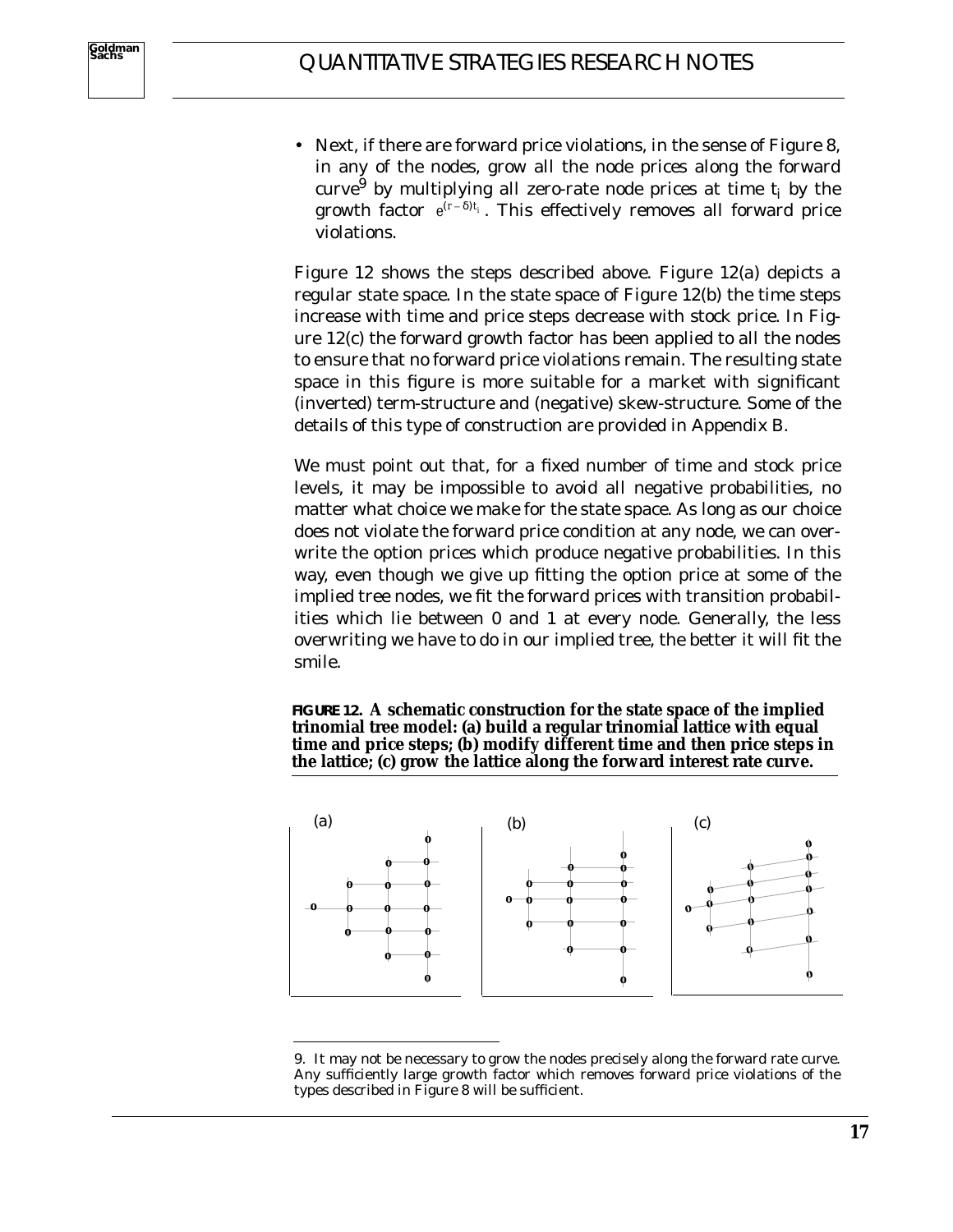Lastly, in the previous section we described some simple choices for overwriting unacceptable transition probabilities. We may think of other types of overwriting strategies which, for example, may involve keeping local volatilities or distributions as smooth as possible across the tree nodes. One strategy is to try fitting the probabilities to the local volatility at the previous node before applying a more naive overwrite like those discussed in the previous section. Other more complicated strategies require use of optimization over the set of possible overwrites and are more difficult to implement.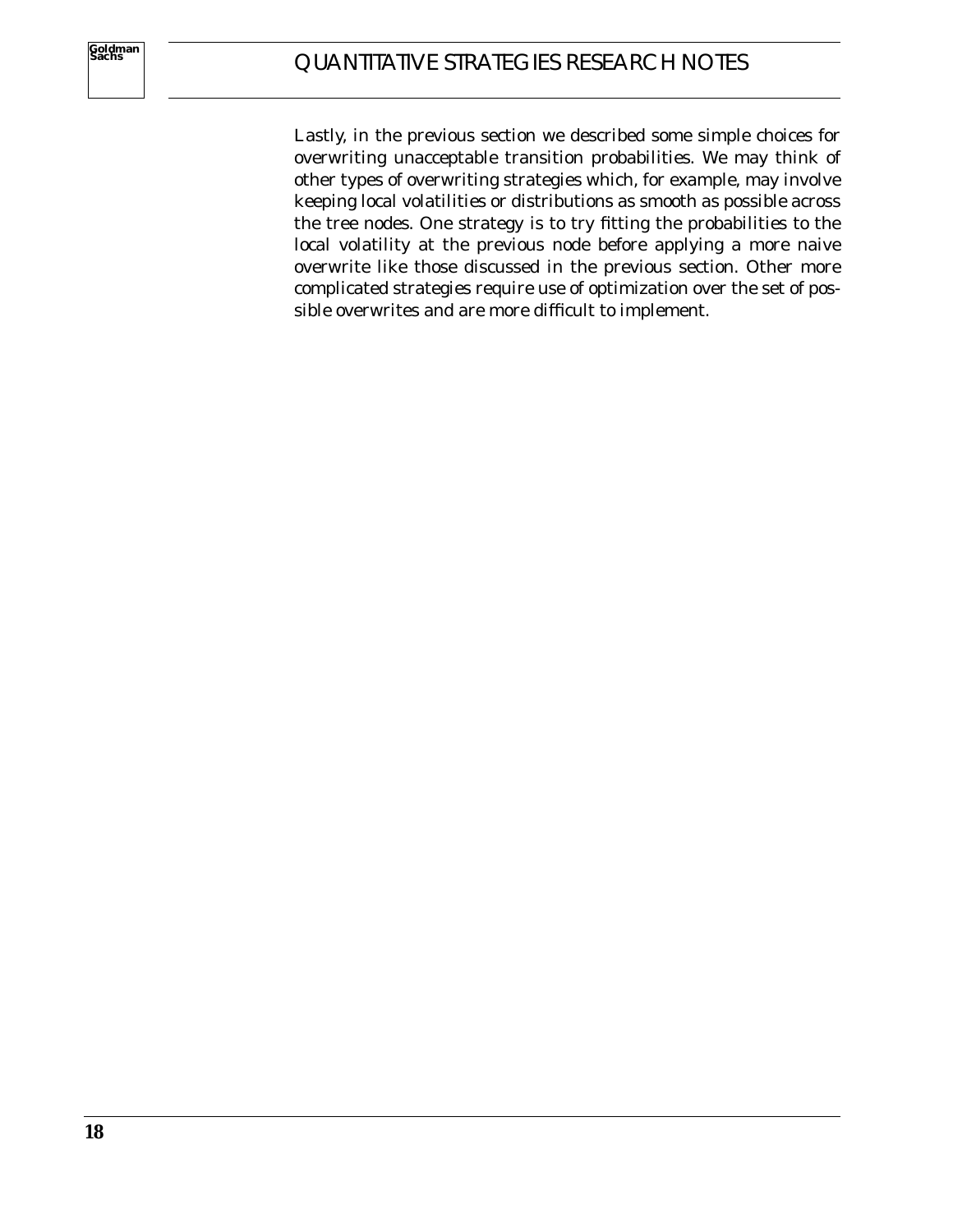#### **APPENDIX A: Constructing Constant-Volatility Trinomial Trees**

This appendix provides several methods for constructing constant volatility trinomial trees that can serve as initial state spaces for implied trees. The different methods described here will all converge to the same theory, i.e the constant-volatility Black-Scholes theory, in the continuous limit. In this sense, we can view them as equivalent discretizations of the constant volatility diffusion process. Figure 13 shows two common methods for building binomial trees. There are in general an infinite number of (equivalent) binomial trees, all representing the same discrete constant volatility world. This is due to a freedom in the choice of overall growth of the price at tree nodes (not to be confused with the stock's risk-neutral growth rate). If we multiply all the node prices of a binomial tree by some constant (and reasonably small) growth factor, we will end up with another binomial tree which has different (positive) probabilities but represents the same continuous theory. The familiar Cox-Ross-Rubinstein (CRR) binomial tree has the property that all nodes with same spatial index have the same price. This makes CRR tree look regular in both spatial and temporal directions. The Jarrow-Rudd  $(JR)$  binomial tree<sup>10</sup> has the property that all probabilties are equal to 1/2. This property makes the JR tree a natural discretization for the Brownian motion. The JR tree does not grow precisely along the forward risk-free interest rate curve, but we can just as easily construct binomial trees which have this property<sup>11</sup>.

**FIGURE 13. Two equivalent methods for building constant-volatility binomial tree.**



10. See Jarrow and Rudd [1983].

<sup>11.</sup> In a recombining constant volatility binomial tree  $S_u$  and  $S_d$  have the general form:  $S_u = S e^{\pi \Delta t + \sigma \sqrt{\Delta} t}$  and  $S_d = S e^{\pi \Delta t - \sigma \sqrt{\Delta} t}$ , for any reasonable number  $\pi$ .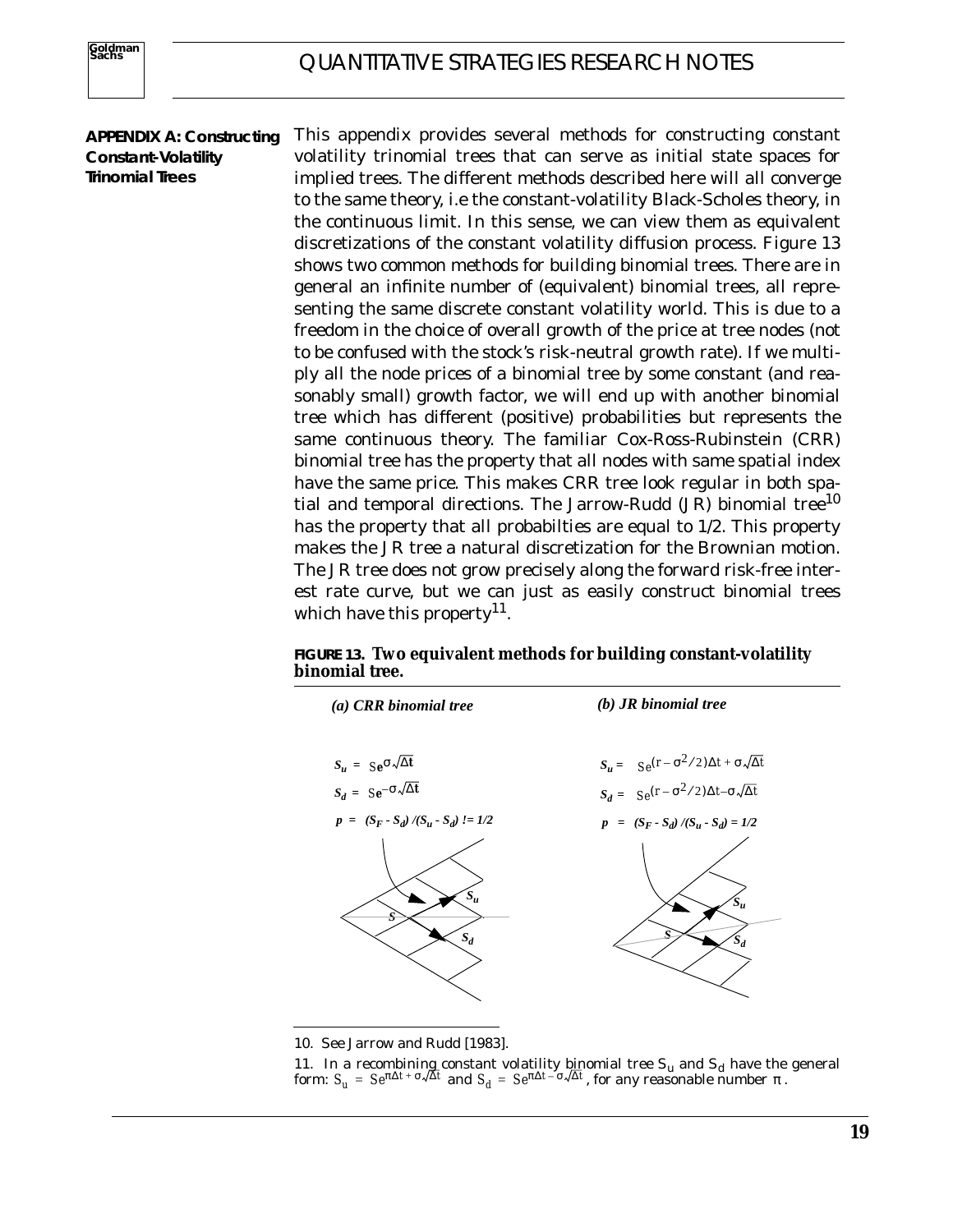We have even more freedom when it comes to building constant volatility trinomial tree. Figure 14 illustrates three methods for doing so. The first two are based on the fact that we can view two steps of a binomial tree in combination as a single step of a trinomial tree. Figure 14(a) uses a CRR-type binomial tree do so whereas Figure 14(b) uses a JR-type binomial tree. To construct other kinds of trinomial tree we can apply a variety of criteria, all of which may be equally reasonable<sup>12</sup>. For example, diagram (c) is based on the requirement that all three transition probabilities be equal (to 1/3) for all the tree nodes. Another common choice of probabilities, which we have not described here but is simple to construct, is *p = q = 1/6*.

**FIGURE 14. Three equivalent methods for building constant volatility trinomial trees. (a) Combining two steps of a CRR binomial tree. (b) Combining two steps of a JR binomial tree. (c) Equal-probability tree with**  $p = q = 1/3$ **.** 

| (a) Combining two steps of<br>a CRR binomial tree                                                                                           | $(b)$ Combining two steps of<br>a JR binomial tree | $(c)$ Equal-probability tree                                                                                                |
|---------------------------------------------------------------------------------------------------------------------------------------------|----------------------------------------------------|-----------------------------------------------------------------------------------------------------------------------------|
| $S_u = S e^{\sigma \sqrt{2\Delta t}}$                                                                                                       |                                                    | $S_u = S_e(r - \sigma^2/2)\Delta t + \sigma\sqrt{2\Delta t}$ $S_u = S_e(r - \sigma^2/2)\Delta t + \sigma\sqrt{3\Delta t/2}$ |
| $S_m = S$<br>$Sd = S e^{-\sigma \sqrt{2\Delta t}}$                                                                                          | $S_m = S_e(r - \sigma^2/2)\Delta t$                | $S_m = Se^{(r - \sigma^2/2)\Delta t}$                                                                                       |
| $p = \left( \frac{e^{r\Delta t/2} - e^{-\sigma\sqrt{\Delta t/2}}}{e^{\sigma\sqrt{\Delta t/2}} - e^{-\sigma\sqrt{\Delta t/2}}} \right)^2$    |                                                    | $S_d = S_e(r - \sigma^2/2)\Delta t - \sigma\sqrt{2\Delta t}$ $S_d = S_e(r - \sigma^2/2)\Delta t - \sigma\sqrt{3\Delta t/2}$ |
|                                                                                                                                             | $p = 1/4$                                          | $p = 1/3$                                                                                                                   |
| $q = \left( \frac{e^{\sigma \sqrt{\Delta t/2}} - e^{r \Delta t/2}}{e^{\sigma \sqrt{\Delta t/2}} - e^{-\sigma \sqrt{\Delta t/2}}} \right)^2$ | $q = 1/4$                                          | $q = 1/3$                                                                                                                   |
| $S_u$<br>S<br>$S_m$<br>$S_d$                                                                                                                | $S_u$<br>$S_m$<br>$\mathbf{S}$<br>$S_d$            | $\boldsymbol{S}$<br>$S_m$<br>$S_d$                                                                                          |

<sup>12.</sup> In a recombining constant volatility trinomial tree  $S_u$ ,  $S_{\mu\nu}$  and  $S_d$  have the gen- $\int_{\mathcal{L}} \mathbf{S}_{\mu} = \int_{\mathcal{L}} e^{\pi \Delta t + \phi \sigma \sqrt{\Delta t}}, \quad \mathbf{S}_{m} = S e^{\pi \Delta t} \text{ and } \mathbf{S}_{d} = S e^{\pi \Delta t - \phi \sigma \sqrt{\Delta t}} \text{ for } \phi > 1 \text{ and any real$ sonable value of  $\pi$ .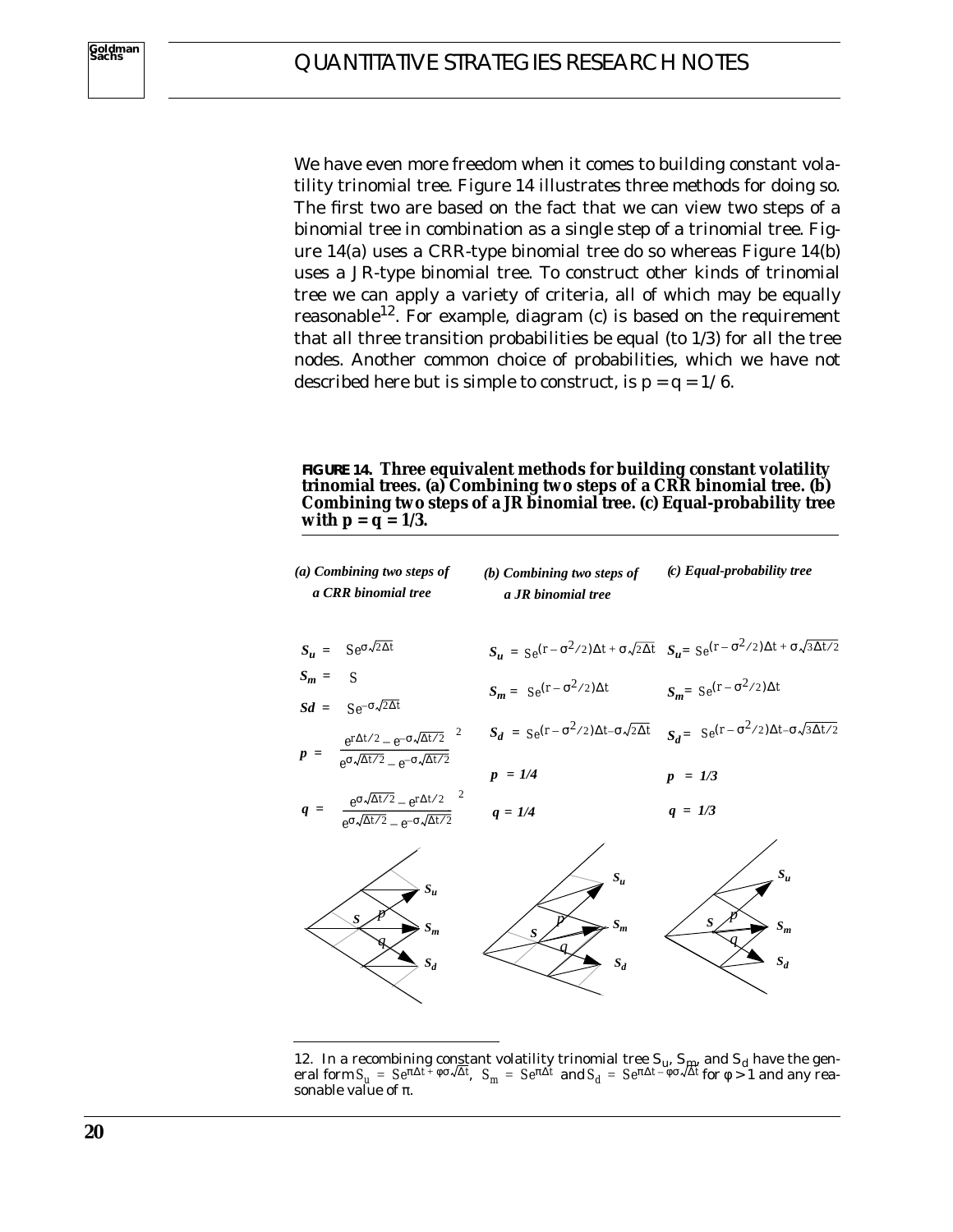#### **APPENDIX B: Constructing Skewed Trinomial State Spaces**

If there is significant term- or skew-structure in implied volatilities, we need to build a trinomial state space with irregular mesh size to better accommodate the variations of the local volatilities with time and level. One obstacle in achieving this is the fact that often we do not *a priori* know what the local volatility function looks like. However, there are exceptions. For example, if there is a significant termstructure but little skew-structure in the market then local volatility is mostly a function of time<sup>13</sup>. On the other hand, if there is a large skew-structure but insignificant term-structure in the implied volatilities then we know that local volatility is mostly a function of the  $level<sup>14</sup>$ .

Assume that interest and dividend rates are zero for now. Consider the term-structure case first. Here local volatility is some function of time  $\sigma(t)$  . We can introduce the notion of scaled time  $\tilde{t}$  as

$$
t = c \int_{0}^{\tilde{t}} \sigma^2(u) du
$$

for some constant *c*. Differentiating both sides of this equation we can write an equivalent non-linear equation describing  $\tilde{t}$  in terms of t:

$$
\tilde{t} = \frac{1}{c} \int_{0}^{t} \frac{1}{\sigma^2(\tilde{t}(u))} du
$$

Using the scaled time in place of standard time transforms the stock evolution process to a constant volatility (Black-Scholes) process<sup>15</sup>. We can choose the constant *c* so that the rescaled and physical times coincide at some fixed future time *T*, e.g.  $\tilde{t}(T) = T$  . In this case

$$
c = T/\left(\int_0^T \sigma^2(u) du\right) = \frac{1}{T}\int_0^T \frac{1}{\sigma^2(\tilde{t}(u))} du
$$

$$
\frac{1}{\sqrt{c}}\tilde{Z}\left(c\int_{0}^{\cdot}\sigma^{2}(u)du\right)=\int_{0}^{\cdot}\sigma(u)dZ(u) .
$$

Then, using the definition of scaled time we find:

$$
\frac{d\tilde{S}(t)}{\tilde{S}(t)} = \frac{d[S(\tilde{t})]}{S(\tilde{t})} = \sigma(\tilde{t})d[Z(\tilde{t})] = \frac{1}{\sqrt{c}}d\left[\tilde{Z}\left(c\int_{0}^{\tilde{t}}\sigma^{2}(u)du\right)\right] = \frac{1}{\sqrt{c}}d\tilde{Z}(t)
$$

Hence the new stock price variable evolves with constant volatility  $\frac{1}{\tau}$  .  $\frac{1}{\sqrt{c}}$ 

<sup>13.</sup> If Σ = Σ*(T)* is the implied volatility for expiration *T*, then local volatility at time  $t = T$  is given by the relation  $\sigma^2(T) = d(T\Sigma^2(T))/dT$ .

<sup>14.</sup> If  $\Sigma = \Sigma_0 + b(K-K_0)$  is implied volatility for strike price *K*, then the local volatility at level *K* in the vicinity of  $K_0$  is roughly given by the relation  $\sigma = \Sigma_0 + 2b(K-K_0)$ 

<sup>15.</sup> Define a new stock price variable  $\tilde{S}$  by the relation  $\tilde{S}(t) = S(\tilde{t})$  and also a new Brownian motion  $\tilde{Z}$  by *t t*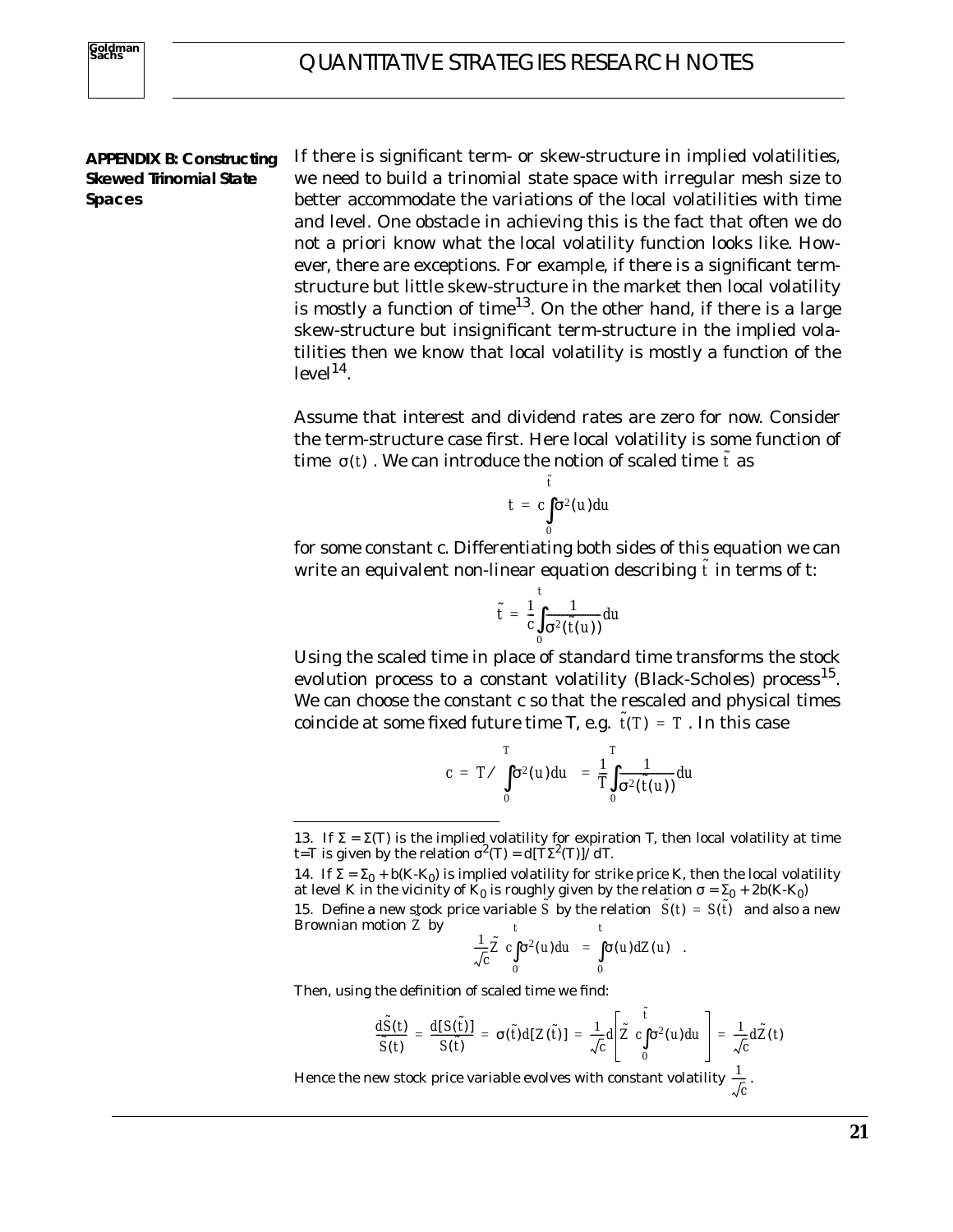In the discrete-time world of a multinomial tree, with known (equally spaced) time points  $t_0 = 0, t_1, ... t_n = T$ , we want to find unknown scaled times  $\tilde{t}_0 = 0, \tilde{t}_1, ... \tilde{t}_n = T$  such that  $\sigma^2(\tilde{t}_i) \Delta \tilde{t}_i$  is the same constant for all times  $\tilde{t}_i$ . This guarantees that the tree will recombine. One way to do this is by iteratively searching for solutions of discretetime analogues of the second set of earlier (non-linear) relations:

$$
\tilde{t}_k = \frac{T \sum_{i=1}^k \frac{1}{\sigma^2(\tilde{t}_i)}}{\sum_{i=1}^n \frac{1}{\sigma^2(\tilde{t}_i)}} \quad ; k = 1, ...n
$$

Next consider the skew-structure. Assume that local volatility is some function  $\sigma(S)$  of the level. This assumption is roughly valid when implied volatilities have little or no term-structure. We define the scaled stock price  $\tilde{S}$  using the equation<sup>16</sup>:

$$
\tilde{S} = S_0 \exp \left[ c \int_{S_0}^{S} \frac{1}{x \sigma(x)} dx \right]
$$

for some constant *c*. The scaled stock price has a constant volatility equal to  $c^{17}$ . A reasonable discrete representation of scaled stock price movements can be given by a constant volatility tree. Inverting this equation, we can convert the discrete nodal values of  $\tilde{S}$  to discrete values of S. In the resulting S-tree the spacing between nodes varies with the level corresponding to the similar variation in local volatility. We can choose the constant *c* to represent the at-the-money or some other typical value of local volatility. For any fixed time period, if  $\tilde{S}_i$  denote the nodal values of scaled stock price, the corresponding stock price values can be found by solving the discrete version of the above equation. For nodes which lie above the central node this gives:

$$
S_k = S_{k-1} + \frac{1}{c} \sigma(S_{k-1}) S_{k-1} \log \frac{S_k}{S_{k-1}}
$$

<sup>16.</sup> See Nelson and Ramaswamy [1990].

<sup>17.</sup> Starting from the stochastic equation  $\frac{dS}{dS} = \sigma(S) dZ$  and using Ito's lemma  $d\log \tilde{S} = -\frac{c}{2} (\sigma + \sigma' S) dt + cdZ$ .  $\frac{dD}{S} = \sigma(S) dZ$ 

There is an induced drift from the variation of the local volatility function with level. Starting from a constant volatility state space, the discrete world trinomial (or higher multinomial) implementations can accommodate this drift through the choice of transition probabilities, given small enough drift or short enough time step.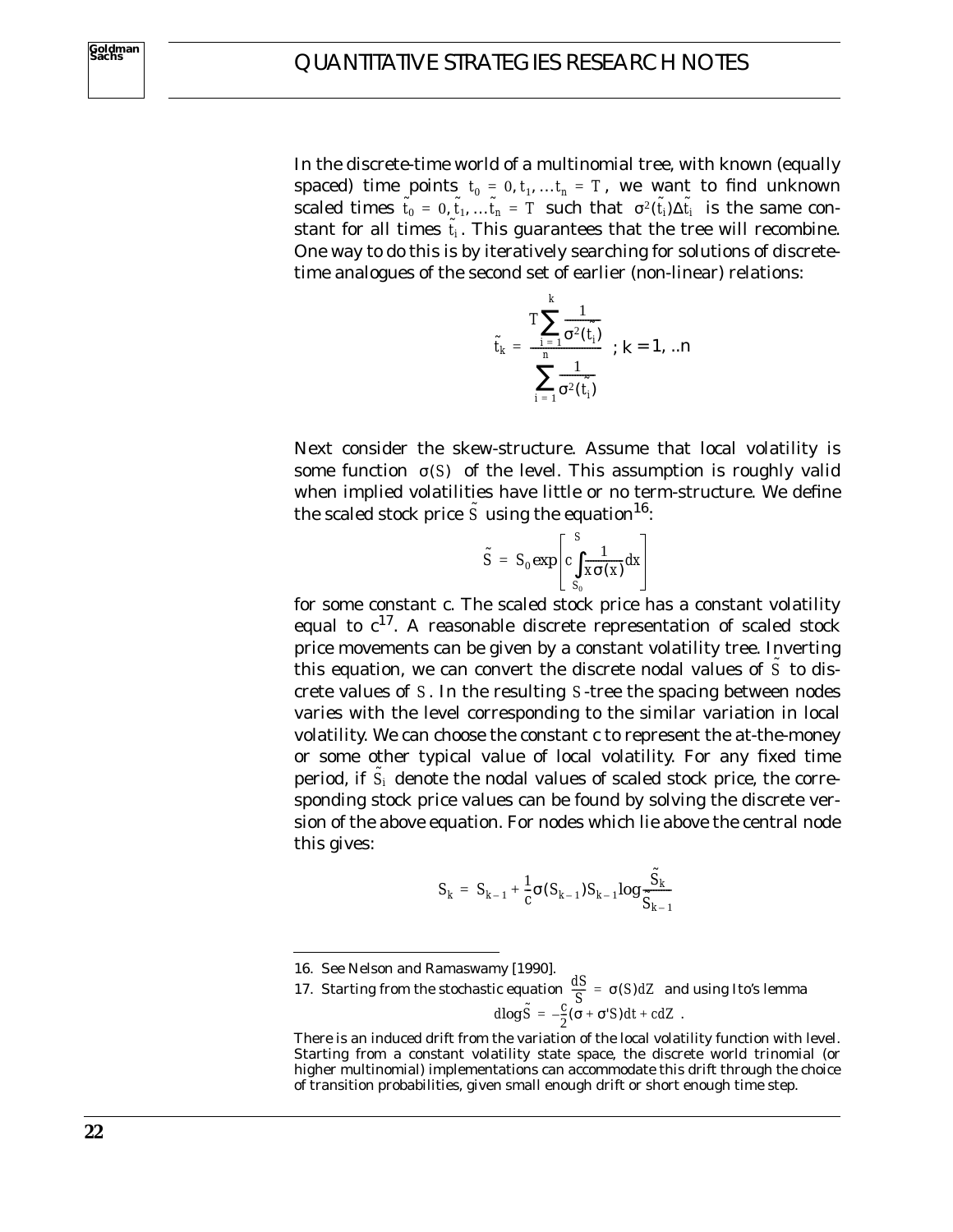and for those below it gives<sup>18</sup>:

$$
S_{k-1} = S_k - \frac{1}{c} \sigma(S_k) S_k \log \frac{S_k}{S_{k-1}}
$$

Again we can set the constant *c* to the at-the-money or any other reasonable value of local volatility<sup>19</sup>.

In general, if local volatility is in the form of a product of some function of time and some function of stock price, i.e if local volatility function is "separable", then we can perform the scaling transformations on time and stock price independently. As a result we will obtain state spaces which can accommodate a term-structure with a constant skew-structure superimposed on it. A simple example of this is when local volatility has a Constant Elasticity of Variance (CEV) form:

$$
\sigma(S, t) = \sigma_0(t) \left(\frac{S}{S_0}\right)^n
$$

Here  $\sigma_0(t)$  represents the at-the-money term structure and  $\gamma$  is a constant skew or elasticity parameter. Most equity options markets have time-varying skew structures. Despite this, with judicious choices for term-structure and skew parameters and using the procedure outlined above, we can create a state space which fits any particular options market rather well. Non-zero interest rates and dividends can also be incorporated in this state space by growing all the nodes with an appropriate growth factor, as discussed in the main text.

<sup>18.</sup> To guarantee positivity of stock prices we can use alternative relations:

 $S_k = S_{k-1}e^{-C}$   $S_{k-1}$  and  $S_{k-1} = S_k e^{-C}$   $S_{k-1}$  for nodes above and below the central nodes respectively. These relations have the further advantage that when volatility is constant (and equal to *c*) the  $S$ - and  $\tilde{S}$ -trees will be identical.  $\frac{\sigma(S_k)}{c}$  log  $\frac{\tilde{S}_k}{\tilde{S}_{k-1}}$  $S_{k-1}e^{-\frac{C_{k}K}{C_{k-1}}}\text{ and }S_{k-1}=S_{k}e^{-\frac{C_{k}K_{k-1}}{C_{k-1}}}\text{ and }S_{k-1}=S_{k}e^{-\frac{C_{k}K_{k-1}}{C_{k-1}}}\text{ and }S_{k-1}=S_{k}e^{-\frac{C_{k}K_{k-1}}{C_{k-1}}}\text{ and }S_{k-1}=S_{k}e^{-\frac{C_{k}K_{k-1}}{C_{k-1}}}\text{ and }S_{k-1}=S_{k}e^{-\frac{C_{k}K_{k-1}}{C_{k-1}}}\text{ and }S_{k-1}=S$  $\frac{\sigma(S_k)}{c}$ log $\frac{\tilde{S}_k}{\tilde{S}_k}$  $S_k e^{-\frac{S_k K}{c}} \log \frac{S_k}{S_{k-1}}$ 

<sup>19.</sup> Choosing somewhat larger volatilities increases the spacing between the nodes and often improves the ability of the tree to fit option prices. A similar situation occurs in explicit finite-difference lattices where increasing the price spacing relative to time spacing increases the stability of the solutions.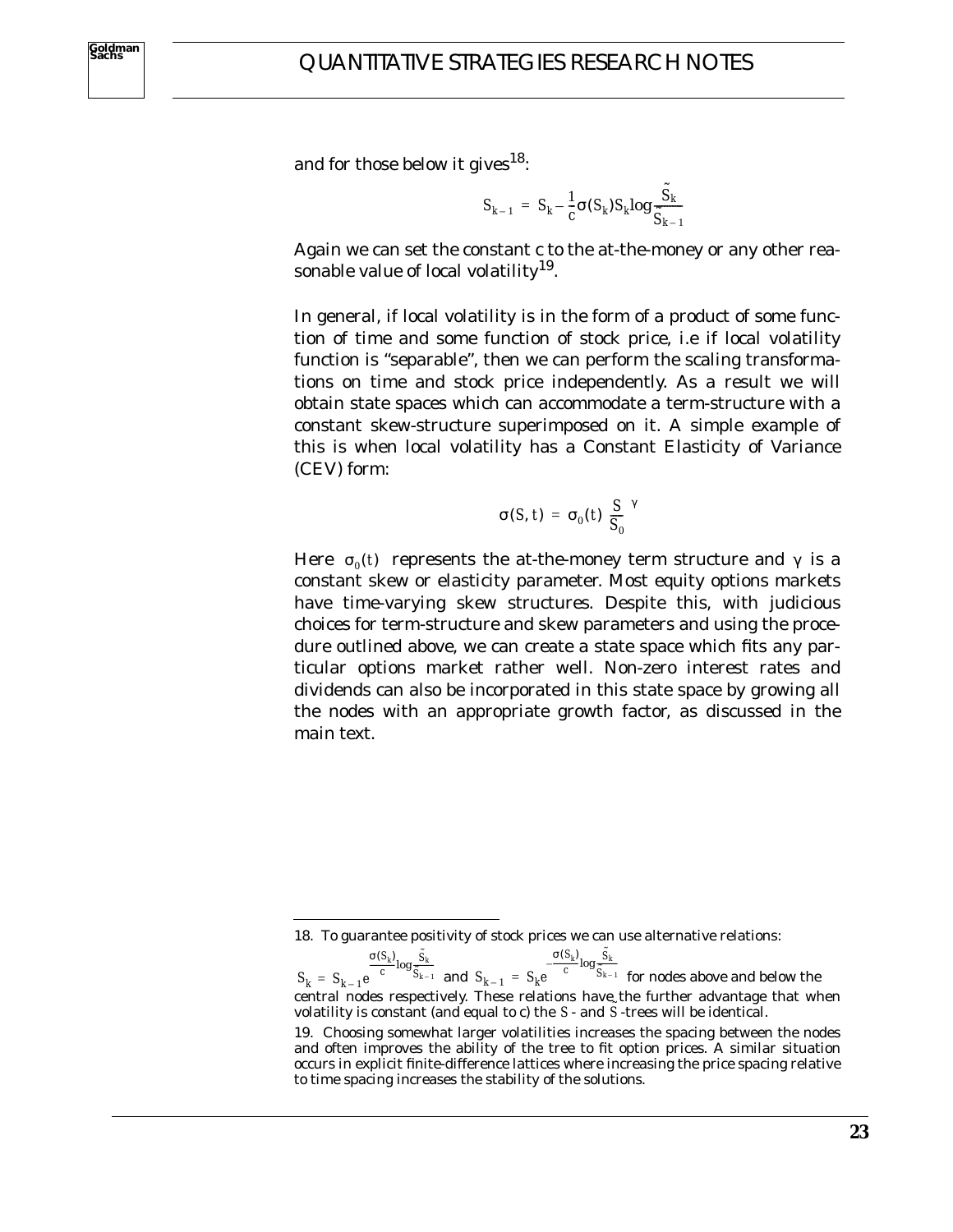#### **REFERENCES**

Barle, S. and N. Cakici (1995). Growing a Smiling Tree, *RISK*, 76-81.

Black, F. and M. Scholes (1973). The Pricing of Options and Corporate Liabilities. *J. Political Economy*, 81, 637-659.

Cox, J.C., S.A. Ross and M. Rubinstein (1979). Option Pricing: A Simplified Approach*, Journal of Financial Economics* 7, 229-263.

Chriss, N. (1996a). Black-Scholes and Beyond: Modern Options Pricing, Irwin Professional Publishing, Burr Ridge, Illinois.

Chriss, N. (1996b). Implied Volatility Trees, American and European. Working Paper.

Derman, E. and I. Kani (1994). Riding on a Smile*. RISK 7 no 2,* 32- 39.

Dupire, B. (1994). Pricing with a Smile*. RISK 7 no 1*, 18-20.

Jarrow, R. and A. Rudd (1983). Option Pricing, Dow Jones-Irwin Publishing, Homewood, Illinois.

Merton, R.C. (1973). Theory of Rational Option Pricing*, Bell Journal of Economics and Management Science*, 4, 141-183.

Nelson, D.B. and K. Ramaswamy (1990). Simple Binomial Processes as Diffusion Approximations in Financial Models, *Review of Financial Studies* 3, 393-430.

Rubinstein, M.E. (1994). Implied Binomial Trees, *Journal of Finance*, 69, 771-818.